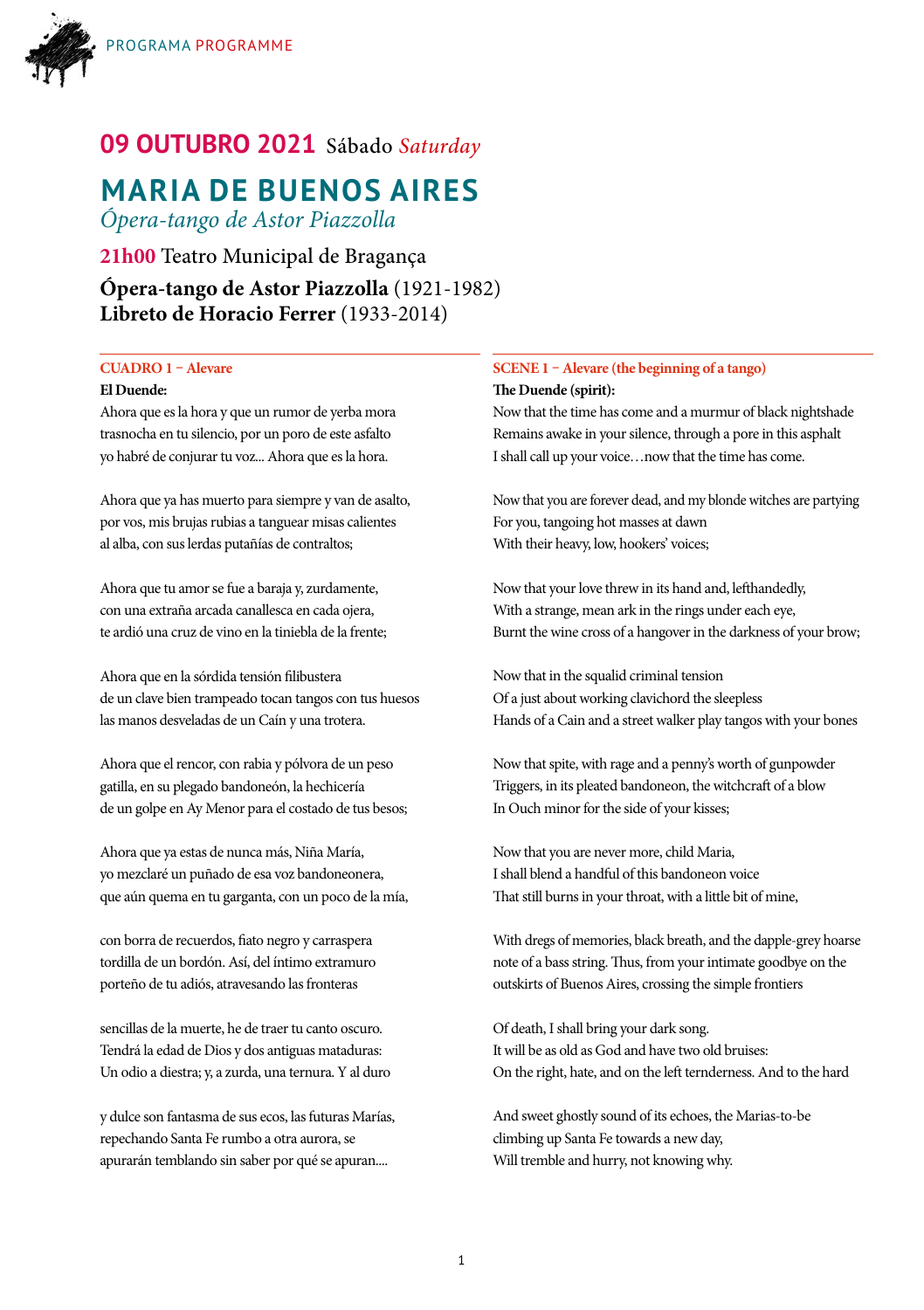

Ahora que es la hora. Humo zaino y yerba mora... Penacho de relente, ya tu voz – maríamente – vendrá con tu memoria, aquí, pequeña y una, ahora.

Ahora que es tu hora: María de Buenos Aires.

### **CUADRO 2: Tema de Maria** (instrumental)

María responde a esa convocatoria y aparece encarnada en su voz en un tema de tango, "Tema de María". El tango es el lenguaje de María, aqui una canción sin palabras

### **CUADRO 3A: Balada renga para un organito loco**

**La voz de un payador:** Pianito de mala racha que muele cuentos... a ver! si muestra el rengo en la hilacha de su valse, a la muchacha, la que nadie quiere ver!

#### **Voces de los hombres que volvieron del misterio:**

Que moje el Diablo en garnacha su renga pata al moler.

#### **La voz de un payador (gaucho itinerant singer):**

El tiempo muestra la hilacha, y nadie la quiere ver!

#### **El Duende:**

Ella vino desde aquella dimensión transbarriotera donde alcanza, a la esperanza, una barrera y un camino; la campana, tres estrellas, una ojera en el balcón sombroso, un gol, la plaza... El sol sin prisa de una misa con mañanas y vecinos y torcazas; algunos mozos que le dén a las polleras; y un andén, con otro humo y otra pena y otro tren para la espera. Una novena una ramera, un almacén.

#### **La voz de un payador:**

La pequeña nació un día que estaba borracho Dios: por eso, en su voz, dolían tres clavos zurdos... Nacía con un insulto en la voz!

### **Voces de los hombres que volvieron del misterio:**

Tres clavos chuecos... Un día que estaba mufado Dios.

Now that the time has come, dark fog and black nightshade A plume of night-dew, and your voice, Maria-like, Will come up with your memory, here, small and one, now

Now that your time has come, Maria of Buenos Aires..

#### **SCENE 2: Theme of Maria** (instrumental)

Maria responds to this appeal and appears embodied in her voice in a tango theme, "Theme of Maria". The tango is Maria's language. This is a song without words.

#### **SCENE 3A: Lame ballad for a crazy barrel organ**

**The voice of a payador (gaucho itinerant singer):** Luckless little organ Which grinds out stories…let's see If the lame man shows The true colours of his waltz to the girl, She who noone wants to see!

#### **Voices of men who returned from mystery:**

Let the Devil dip his gammy leg In garnacha wine as he grinds

#### **The voice of a payador (gaucho itinerant singer):**

Time shows its true colours And noone wants to see her!

#### **El Duende:**

She came from that dimension out beyond the town where a fence and a road are reached by hope; the bell, three stars, an eye ringed with shadows on the shady balcony, a goal, the square... The unhurried sun of a mass with mornings, neighbours, and doves; some boys excited by skirts; and a railway platform with another smoke and another sorrow and another train to wait for, a novena, a hooker, a corner shop.

#### **The voice of a payador (gaucho itinerant singer):**

The wee girl was born on a day When God was drunk; That's why three crooked nails Hurt in her voice… She was born With a curse in her voice!

### **Voices of men who returned from mystery:** Three crooked nails on a day

When God was low.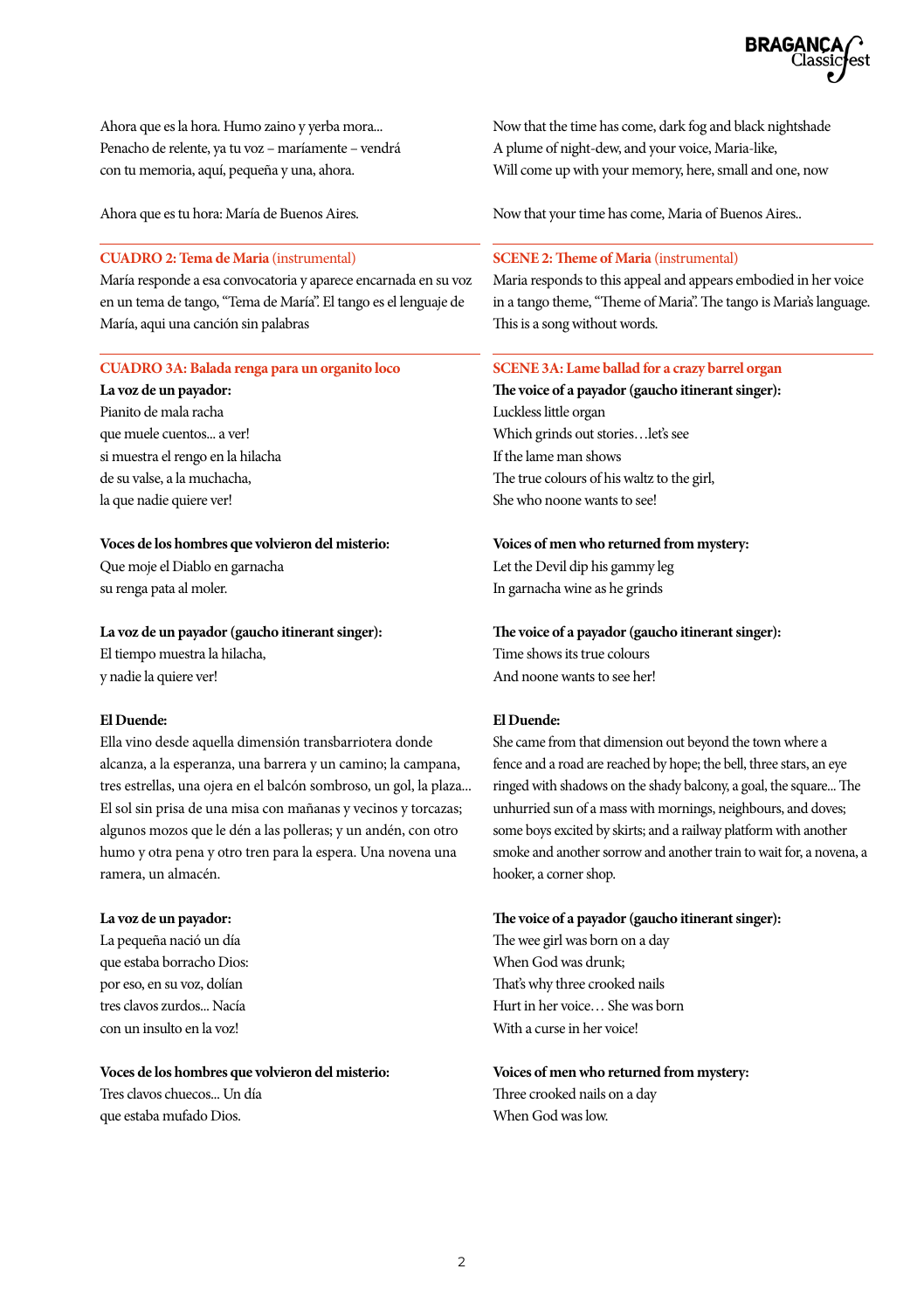

#### **La voz de un payador:**

Tres clavos negros... Un día que estaba de estaño Dios.

#### **El Duende:**

Y dos angelotes de la guarda parda, dos raros palomos que andaban de trote por la orilla ñata, trajeron – llorando – a la Niña en el lomo. En la cal mulata del último muro, plegando de pena las alas de lata, grabaron su nombre: María, con balas morenas. De arena y de frío le hicieron los días, tan duros! Y, a espaldas del río, allá donde el río se junta a la nada, la Niña María creció en siete días.

#### **La voz de un payador:**

Zapada de contrasuerte, Milonga a suerte y verdad, que un bordón de mala muerte -sin llorarte ni querertefraseaba en tu soledad...

#### **Voces de los hombres que volvieron del misterio:**

Pequeña... Qué inversa suerte saber toda la verdad!

#### **La voz de un payador:**

La Zapada de la muerte punteaba en su soledad.

### **El Duende:**

Como esta ciudad, de duelo y de fiesta, robada a las brujas terrajas y en celo que empujan la vida, María fue un poco del loco desvelo de cada baraja suicida y vacía jugada a la apuesta perdida de la soledad. Fue el verso de antojo broncao en la puerta del primer fracaso y la rosa tuerta de un payaso cojo. Diosa y atorranta, del cielo y del hampa fue trampa lo mismo. Y atados de un pelo por el alba van, su parte de abismo, su parte de pan.

### **La voz de un payador:**

Y en el barrio, las arpías viejas de negro capuz como en una eucaristía mugrentera, por María rezan lunfardos en cruz.

**Voces de los hombres que volvieron del misterio:** Allá en el barrio, María,

**The voice of a payador (gaucho itinerant singer):** Three black nails On a day when God was propping up the bar...

#### **The Duende:**

And two guardian angels of the dark, two strange doves that trotted along the flat shore, brought the Child – crying – on their back. On the dark rendering of the last wall, folding their tin wings in sadness, they wrote her name, Maria, with dark bullets. They created her days out of sand and cold – so hard! And on the further bank of the river, where the river meets nothingness, the child Maria grew up in seven days.

#### **The voice of a payador (gaucho itinerant singer):**

Zapada (frantic tango) of ill fortune, Milonga try your luck and see what happens, Which a rough bass string strumming – without crying about you and without loving you either – Was playing in your loneliness.

#### **Voices of men who returned from mystery:**

Little girl, what bad luck To know the whole truth!

**The voice of a payador (gaucho itinerant singer):** The zapada improvisation of death

Played in her loneliness.

### **The Duende:**

Like this city, of grieving and partying, stolen from low-life witches on heat who drive life on, Maria was in part the deranged insomnia of each suicidal deck of cards and in part the missed turn in the lost gamble of loneliness. She was the verse of angry speculation at the door of our first failure and the one-eyed rose of a limping clown. Goddess and waster, from the heavens and from the underworld, she was all the same a trap. And, tied up with a hair, they go through the dawn, a mixture of the worst and the best.

#### **The voice of a payador (gaucho itinerant singer:**

In the neighbourhood, the old women In black hoods, Like a filthy Eucharist, Pray their lunfardo slang on a cross for Maria.

**Voices of men who returned from mystery:** There in the neighbourhood, Maria,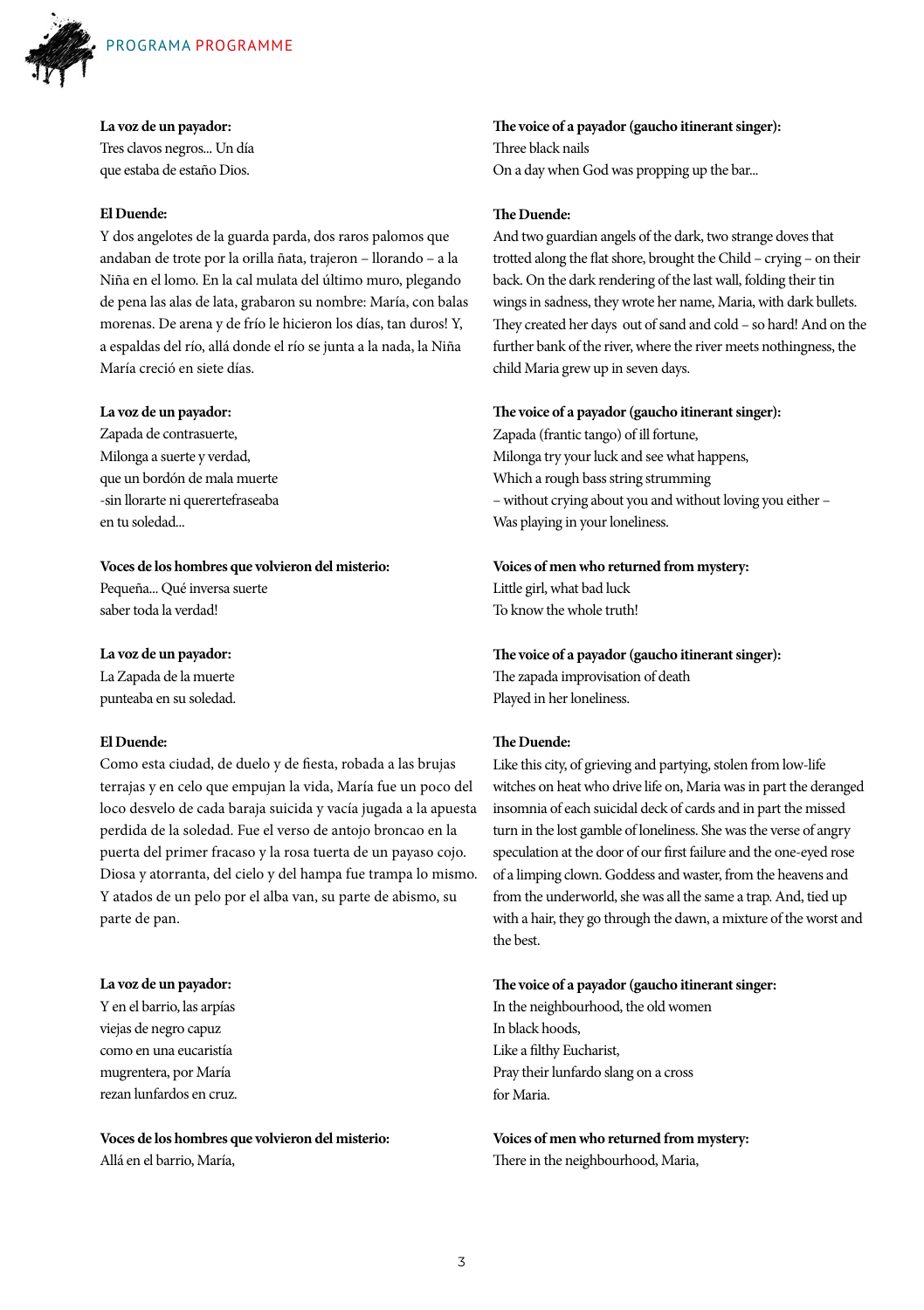le han puesto nombre a tu cruz!

**La voz de un payador:**

María de Agorería, tendrás dos tangos por cruz...

#### **El Duende:**

Pero aquellos hombres, los rudos maestros de mi tristería, que saben del mudo arremango que cabe a ese nombre, y han vuelto – a su modo – tan lerdos, tan serios de todos los nuestros misterios, cuando hay pena llena canyengueando el aire de las curderías, lo nombran – apenas – ladrando a su recuerdo la sombra de los tangos que ya fueron y no existen todavía.

**La voz de un payador:** Triste María de Buenos Aires....

**El Duende:** De olvido eres entre todas las mujeres.

**La voz de un payador:** Triste María de Buenos Aires....

**El Duende:** De olvido eres entre todas las mujeres.

**La voz de un payador:** Triste María de Buenos Aires....

**El Duende:** De olvido eres entre todas las mujeres.

**La voz de un payador:** Triste María de Buenos Aires....

**El Duende:** De olvido eres entre todas las mujeres.

#### **CUADRO 3B: Yo soy María María:**

Yo soy María de Buenos Aires! De Buenos Aires María ¿no ven quién soy yo? María tango, María del arrabal!

Your cross has been named!

**The voice of a payador (gaucho itinerant singer):** Maria of the prophecy, Two tangos will be your cross...

#### **The Duende:**

But those men, the rough masters of my sadness, who know about the quiet rolling up of sleeves which that name evokes, and have come back – as they do – so slowly, so solemnly, from all our mysteries, when there is full-bodied suffering dancing a canyengue (form of tango) in the thick fug of the bars - give it a name, uncertainly, barking out in its memory the shadow of old tangos which are both no more and are still to come.

**The voice of a payador (gaucho itinerant singer):** Sad Maria of Buenos Aires…

**The Duende:** Forgotten art thou Amongst all women.

**The voice of a payador (gaucho itinerant singer):** Sad María of Buenos Aires....

**The Duende:** Forgotten art thou Amongst all women.

**The voice of a payador (gaucho itinerant singer):** Sad Maria of Buenos Aires....

**The Duende:** Forgotten art thou Amongst all women.

**The voice of a payador:** Sad Maria of Buenos Aires....

**The Duende:** Forgotten art thou Amongst all women.

#### **SCENE 3B: I am María**

**María:** I am María of Buenos Aires María of Buenos Aires, don't you see who I am? María tango, slum María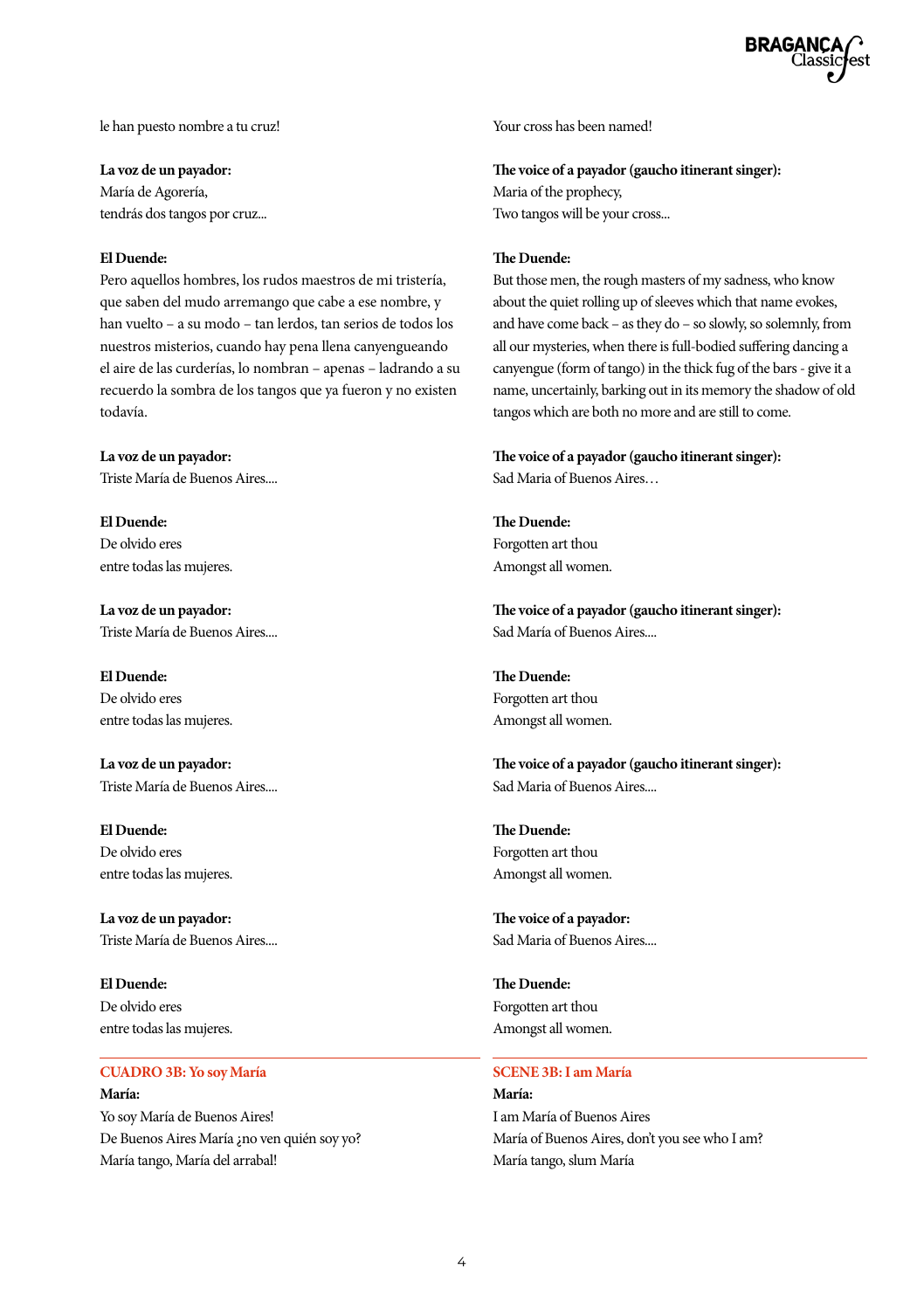

María noche, María pasión fatal! María del amor! De Buenos Aires soy yo!

Yo soy María de Buenos Aires si en este barrio la gente pregunta quién soy, pronto muy bien lo sabrán las hembras que me envidiarán, y cada macho a mis pies como un ratón en mi trampa ha de caer!

Yo soy María de Buenos Aires! Soy la más bruja cantando y amando también! Si el bandoneón me provoca... Tiará, tatá! Le muerdo fuerte la boca... Tiará, tatá! Con diez espasmos en flor que yo tengo en mi ser!

Siempre me digo "Dale María!" cuando un misterio me viene trepando en la voz! Y canto un tango que nadie jamás cantó y sueño un sueño que nadie jamás soñó, porque el mañana es hoy con el ayer después, che!

Yo soy María de Buenos Aires! De Buenos Aires María ¡yo soy mi ciudad! María tango, María del arrabal! María noche, María pasión fatal! María del amor! De Buenos Aires soy yo!

#### **CUADRO 4: Milonga carrieguera por María la Niña**

#### **Porteño gorrión con sueño:**

En los ojos de mi niña, contracompás de otros llantos, anda una oscura nostalgia de cosas que aún no han pasado.

La calle le echó los naipes de odiar, recontramarcados, la madre: hilaba pérezas; y el padre: arriaba fracasos.

La vieja tristonguería del blues de los lunfardarios, dá un qué sé yo a mi María y otro al lomo de su gato.

Zaina la voz, la cadera, la crencha y los pechos zainos, María night, María fatal passion María of love, of Buenos Aires, that's me.

I am María of Buenos Aires If someone in the quarter should ask who I am, Soon the women will know it very well And envy me, And every macho will fall at my feet Like a mouse in my trap.

I am María of Buenos Aires I'm the utmost witch both at singing and loving If the bandoneon arouses me — tia-ra, ta-ta! I bite it hard in its mouth…tia-ra, ta-ta! With ten flowering spasms that I hold within my being!

I always say to myself, "Go for it, María!" When a mystery comes climbing up my voice And I sing a tango nobody ever sang And I dream a dream nobody ever dreamt: Because tomorrow is today and then comes yesterday, che!

I am María of Buenos Aires! Of Buenos Aires María, I am my town! María tango, slum María María night, María fatal passion María of love! Of Buenos Aires, that's me.

### **SCENE 4: Milonga for the Child Maria (in the style of Evaristo Carriega)**

**Sleepy Buenos Aires sparrow:** In the eyes of my child, Offbeat of other upsets, There is a dark nostalgia For things that have not yet happened.

The street told her fortune with the cards of hate, With cards that were marked, Her mother wove idleness; And her father herded up failures

The sad old tango bar With the lunfardo Buenos Aires s blues Gives a certain I don't know what to my Maria And something else to her cat's back.

Chestnut is her voice, her hips, her parted hair and her breasts are chestnut,

.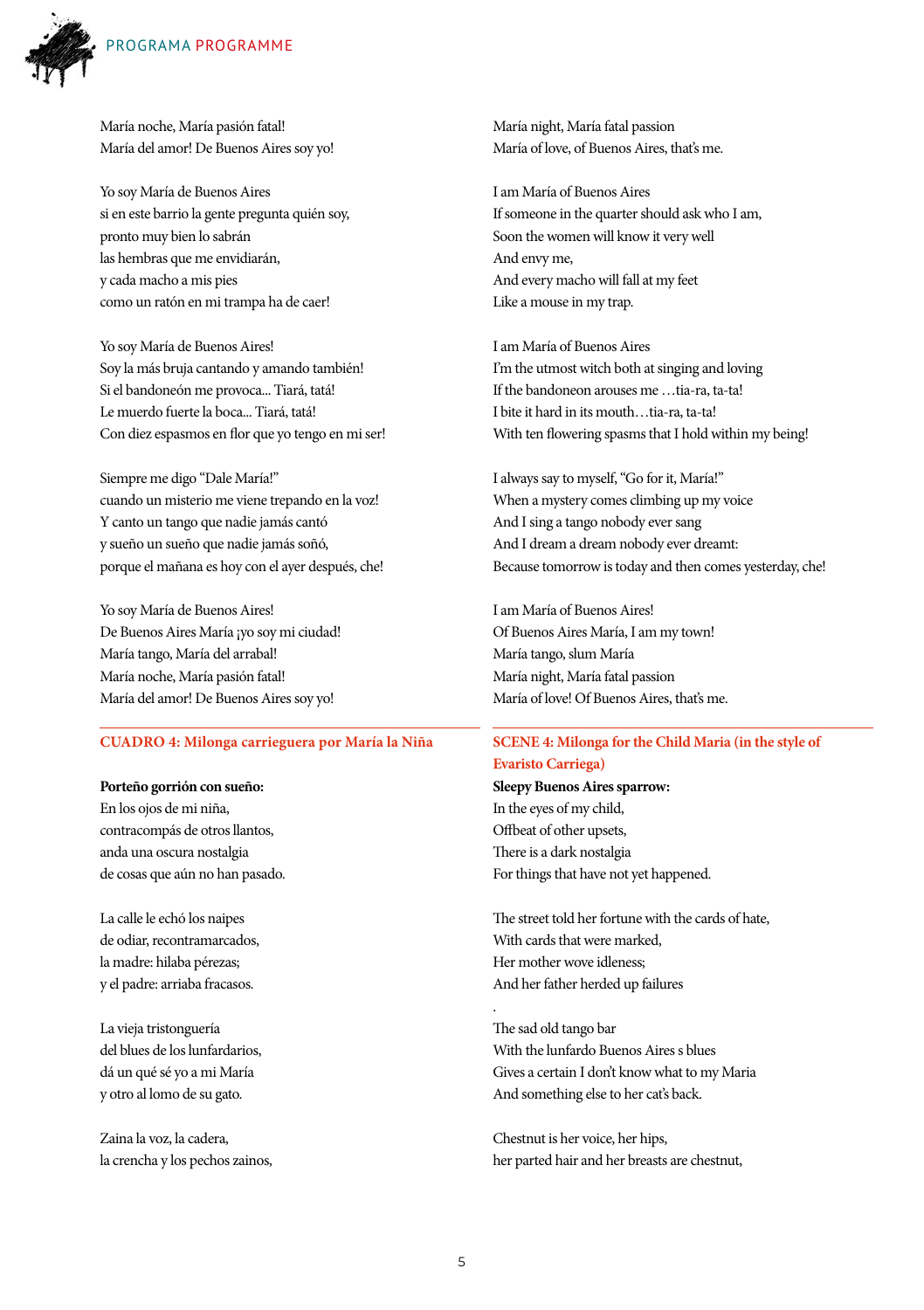le van, de furca, en la espalda, las ganas de veinte machos.

De renoche, cuando llueve siempre igual – siempr – en su patio, le cuentan tangos de hadas las bocas del subterráneo.

Setenta veces los siete vientos del Sur, la han alzado; sólo a mi voz ella entorna su piel, su rosa y sus años.

#### **María:**

Porteño Gorrión con Sueño, vos nunca me alcanzarás. Soy rosa de un no te quiero, ya nunca me alcanzarás.

**Porteño gorrión con sueño:** Te irás de noche, María de este cantón porteñato, con la trenza destrenzada y el sueño desabrochado.

Y los pardos camioneros que estivan bronca al mercado te harán un ramo de grelos y un coro de navajazos.

Mas allá, en los masalláses nocheteros y enwhiskados, dos hippies de barba zurda la insultarán con milagros.

Las rubias mandragoneras de un zodíaco mulato, le harán trece mordeduras en las líneas de la mano.

Y su beso, que era un poco de azafrán y de desgano, se sabrá a nueve columnas como si fuera un atraco!

Setenta veces los siete asombros le habrán robado, le quedarán tres: el mío

She is pinned down and held by The desire of twenty men.

Late at night, when it rains, always the same – always – in her backyard the mouths of the underground station tell her fairy tangos.

Seventy times seven Winds of the south have lifted her; Only to my voice does she turn Her skin, her pink, and her years.

#### **María:**

Sleepy sparrow of Buenos Aires, You'll never catch up with me. I'm like a rose that says I don't love you You'll never catch up with me.

#### **Sleepy Buenos Aires sparrow:**

You'll go at night, Maria, From this corner of Buenos Aires With your hair loose And your dreams undone.

And the dark van-drivers Who hump their anger around the market Will put together for you a bouquet of turnip tops And a choir of knife wounds.

Far beyond in the far-beyond Night-hawks and whisky drinkers, Two hippies with lefty beards, Will insult her with miracles.

The mandrake blondes of a half-caste zodiac will give her thirteen bites in the lifelines of her hand.

And her kiss, which was a bit Of both saffron and indifference, Will taste of a nine column news report As if it were an armed bank raid!

Seventy times they will have stolen Seven surprises from her, Three will remain: mine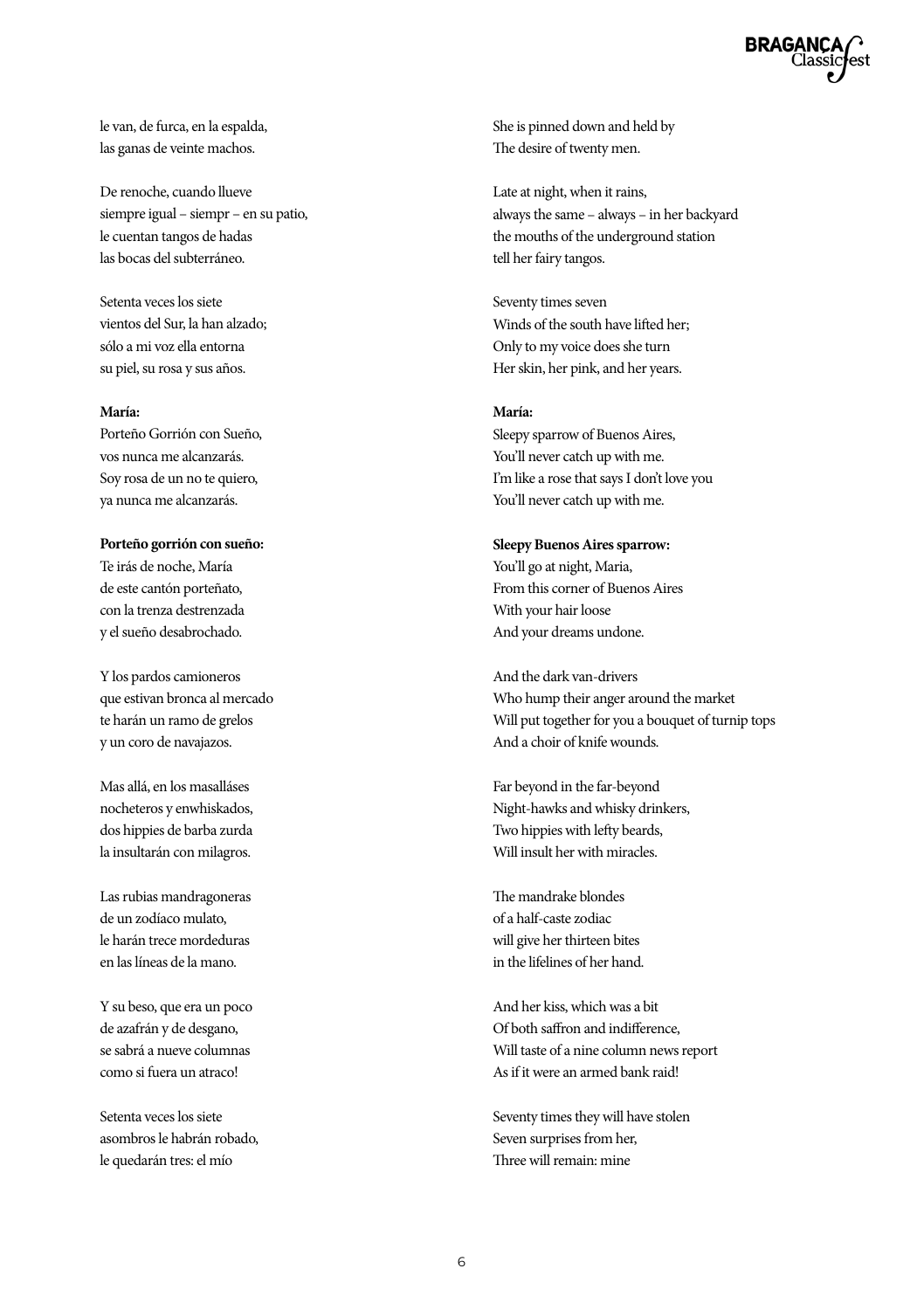

y los ojos de su gato.

#### **María:**

Porteño gorrión con Sueño, ya nunca me alcanzarás...

#### **Porteño gorrión con sueño:**

Mi voz, en todas las voces para siempre sentirás.

### **CUADRO 5: Fuga y misterio (Instrumental)**

María, tal como presagiara el Porteño Gorrión con Sueño, se marcha de noche de su barrio y atraviesa, silenciosa y alucinada, la ciudad.

#### **CUADRO 6: Poema valseado**

#### **María:**

Un bandoneón que mi tristeza tiene escrita, hoy dos temblores me ha mezclado en la garganta: con gusto a Sur, me dió el temblor de Milonguita, y otro -peor- que sabe a Norte y nadie canta!

Del bandoneón, que huele a sombra de macroses, oigo el arcángel de la prostibulería, frasear su acorde canallesco a siete voces que suenan siete y son – siempre – la mía.

Si hasta el abrazo de morir me siento en celo, y me lo arranco un poco en cada gatería, que duelo habrá que ya no alcance a ser mi duelo! que parda trampa que no pueda ser ya mía!

Y seré un resto de ceniza entanguecida; y el medio amor, desde el final, me hará su guiño, y, aún, arderé, por dos monedas, otra vida, sobre un lunático repliegue del corpiño

Seré más triste, más descarte, más robada que el tango atroz que nadie ha sido todavía; y a Dios daré, muerta y de trote hacia la nada, el espasmódico temblor de cien Marías...

Un nuevo viento de la rosa de los vientos remueve el son de un bandoneón en mi retiro. Y el bandoneón tiene una bala en el aliento para gritar mi muerte al son de un sólo tiro...

And the eyes of her cat.

**María:** Sleepy sparrow of Buenos Aires You'll never catch me...

#### **Sleepy Buenos Aires sparrow:**

My voice, in all the voices You'll always hear.

#### **SCENE 5: Fugue and mystery (Instrumental)**

Maria, as foreseen by the sleepy sparrow, leaves her neighbourhood at night and goes through the city silently in a trance.

#### **SCENE 6: Waltzed Poem**

#### **María:**

A bandoneon which keeps a record of my sadness Has today mixed two tremors in my throat: With a taste of the South it gave me the tremor of Milonguita, And the other a worse one that tastes of the North and nobody sings…!

From the bandoneon that smells of the shadow of pimps, I hear the archangel of brotheldom Sound his rotten chord in seven voices That sound like seven and are always – always – mine.

If I feel on heat even in the grasp of death And if I die a bit when I'm with a gang of men, What mourning will there be that will no longer be my mourning,! What dark trap that can no longer be mine!

And I'll be the remains of tangoed ashes; And half-hearted love, from the end, will wink at me, And I'll still burn another life for two coins, Over a lunatic fold in my bra.

I'll be sadder, more discarded, more cheated Than the cruel tango that noone has yet been; And, dead and trotting off towards nothingness, I'll give God the trembling spasm of a hundred Marias...

A new wind from the rose of the winds Stirs up the sound of a bandoneon in my retreat And the bandoneon has a bullet in its breath To shout my death in the sound of a single shot...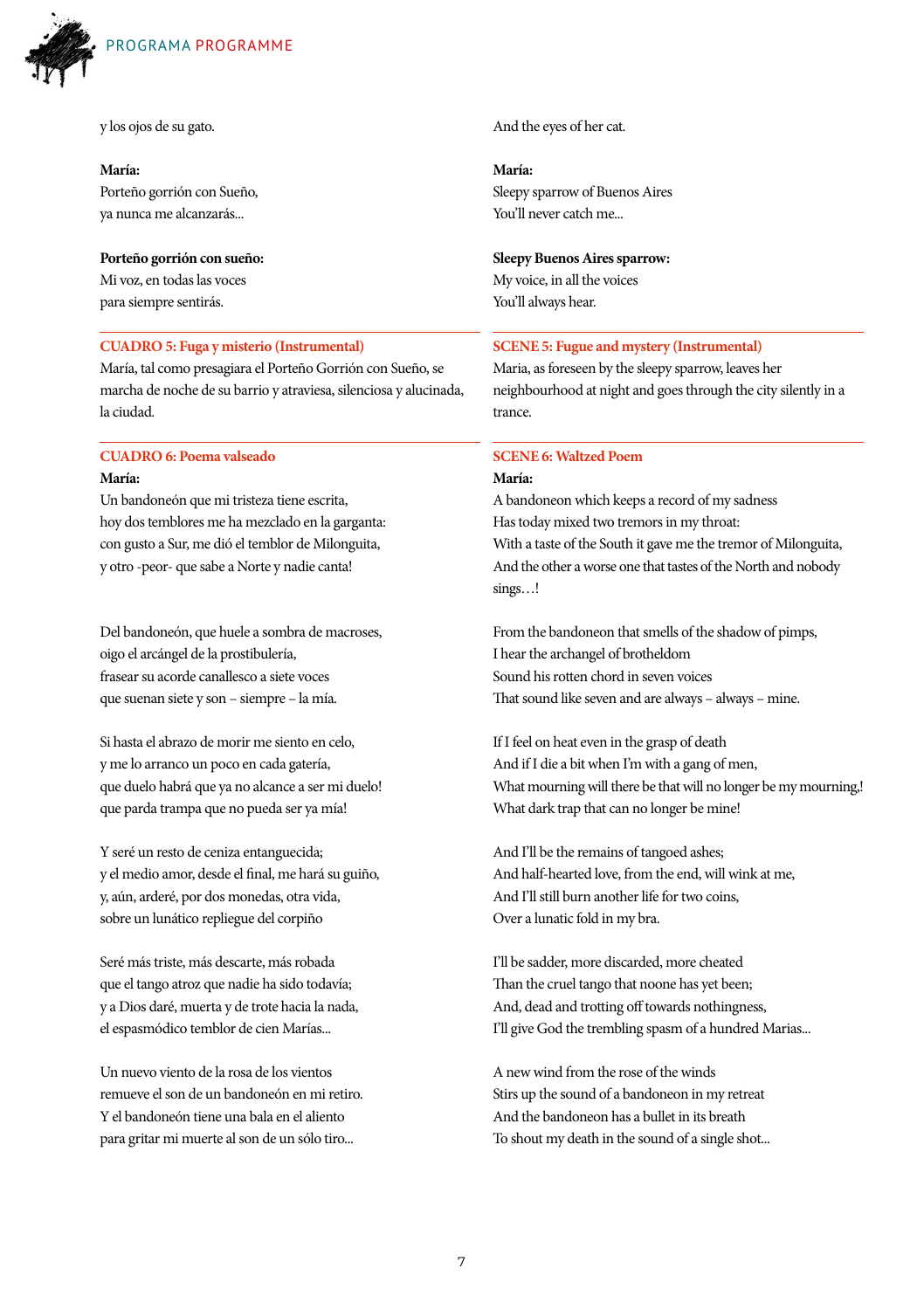### **CUADRO 7: Tocata rea**

**El Duende:** (al bandoneon) Goteaban un absorto prestigio de glicinas las llagas de tu fuelle. Y el eco de un rosario tangueado eran tus pliegues, cinchando en la barcina ternura de un milagro... Qué estafa esas espinas que un día nos vendiste gimiendo en el calvario!

Yo sé que, entre tus voces, secreto y arbitrario. te chaira las lengüetas el Diablo, y que tus sones son gritos afanados del óleo perdulario que un Goya cajonesco pintó contra un sudario, con lágrimas de Judas, de horteras y cabrones.

Yo he visto a tu patota de sardos bandoneones batir las negras alas y arder las botoneras a punto de Macumba. Y, allá, en los trascartones del Mal, sangrar del turbio marfil de los botones la voz de la pequeña, con todo el beso afuera!

A dónde la enterraste? Me cache! Si ella era el poco misterio que un Dios atribulado, un pobre Dios porteño que amaba a su manera, nos dió, para que siempre – por dentro – nos siguiera golpeando una pregunta, que vos nos has matado!

Ahora y en la hora, de atrape y profecía te harán los sordos dedos de un ángel retobado un solo a dos puñales, por cada fechoría, un solo de Iscariote, con swing de antifonía canera, hasta que escupas, de a dos, los dos teclados!

Entonces con un verso de dientes apretados, un verso en punta de hacha, con sed, total, prohibido, te voy a hacer un tajo triunfal, de lado a lado, para que mueras triste, gritando de parado, en una como náusea de tangos, lo perdido

### **CUADRO 8: Miserere canyenue de los ladrones antiguos en las alcantarillas**

#### **Ladron antiguo mayor:**

Hoy, que a los poetas y a los pungas y a las locas les saldrá, otra vez, un cuervo blanco por la boca: hoy, que por el dos profundo y fijo de los dados miran, de otro mundo, dos ojitos alunados...

Hoy, que irá a buscar su par por bares espantosos, la cansada pierna de neón de un luminoso;

### **SCENE 7: Lowlife Toccata**

**The Duende:** (to the bandoneon) The wounds of your bellows dripped an absorbed Prestige of wisterias; and your folds were The echo of a tango rosary, working hard on the striped Tenderness of a miracle... What a swindle were those thorns Which you sold us one day, wailing on the calvary!

I know that among your voices, secret and arbitrary, The Devil sharpens your tongues; and that your sounds Are cries robbed from the dissolute oil That a cubist Goya painted against a shroud, With the tears of Judas, of tarts and pimps.

I've seen your gang of rogue bandoneons Beat their black wings and scorch their button panels As they build up to a ritual; and there, on the back of the card Of iniquity, bleeding from the stained ivory of the buttons, The voice of the young girl, with all her kiss showing!

Where did you bury her? Damn me! She was The little bit of mystery that a troubled God gave us, A poor God of Buenos Aires who loved in his own way, So that forever – inside – a question would keep Striking us – and now you have killed it!

Now and at the hour, of catches and prophecies The deaf fingers of a rebel angel will play A solo on two daggers, for each misdeed; A Judas Iscariot solo, with a swing of jail antiphony Until you spit out, in twos, the two keyboards!

Then, with a verse of clenched teeth, A verse on an axe blade, thirsty, total, forbidden, I'll slash you triumphantly, from side to side, So that you die sad, screaming, on your feet, In a sort of tango nausea, what we've lost.

### **SCENE 8: Canyengue Miserere of the old gutter thieves**

### **Chief old thief:**

Today, when yet again a white raven will come out of the mouth of the poets, crooks and slags;

Today, when through the deep-cut two of the loaded dice Two little sulky eyes stare, from another world…

Today, when the tired stump of a neon street sign tries to find its pair in dingy bars;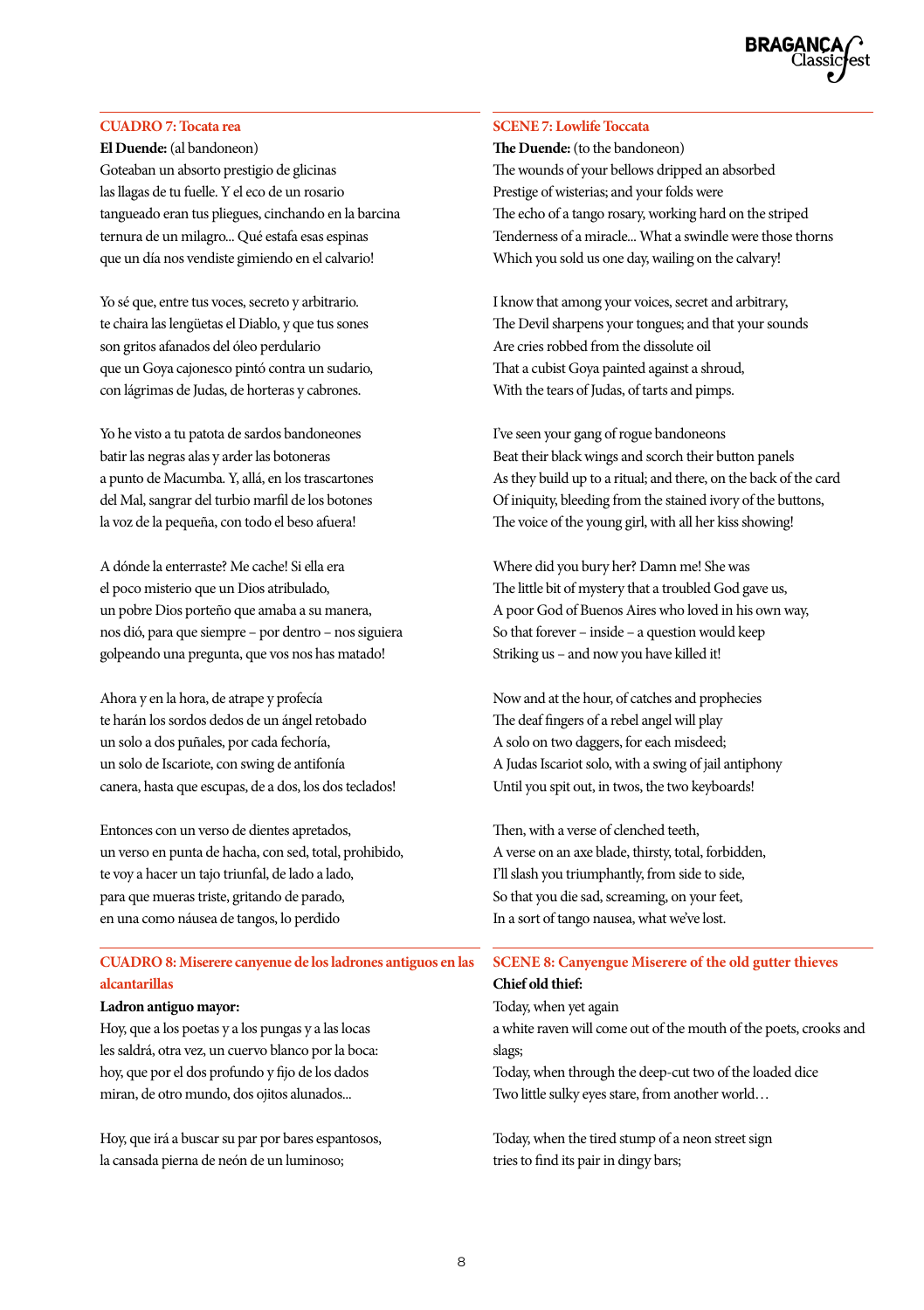

Hoy, que la aburrida tangazón de algun cortado un arlequín -que vió la punta del piolínse hundió abrazado de un terrón...!

**Voces de madamas:** Con restos de antiguos crespones en llamas pondremos candiles las viejas madamas.

**Voces de ladrones antiguos:** Atávicos signos de supersticiones tendrán nuestras uñas de antiguos ladrones.

**Voces de madamas:** Las viejas madamas, abriendo los lechos, tendremos la hoja de te entre los pechos.

**Voces de ladrones antiguos:** Con un antifaz de charol en la jeta daremos maitines con dos palanquetas.

**Voces de madamas y de ladrones:** Que hoy viene la Niña y estarán en flor la yeta y el vino y un Re muy Menor.

#### **Ladron antiguo mayor:**

Porque estaba escrito con sal en los muros de esta catacumba porteñesca y sola, y abrimos al grito de siete bandolas un séptimo sello lunfardo y maduro.

Porque estaba escrito con tango, este día, y afuera hay olvido y es Martes y es Trece, dará un negro gallo de sangre, tres veces, la pascua canyengue que anuncia a María.

#### **Voces de madamas:**

Ya viene la Niña buscando el mulato camino del abismo, montada en su gato.

**Ladron antiguo mayor:** Son reas candelas de luz en cuclillas sus ojos que alumbran, corriendo las losas, pequeñas auroras polares de cosas, muy viejas, que habitan las alcantarillas.

Le queman las noches detrás de la frente, como húmedas monjas de polvo que zurcen – rezando morbosas milongas – sus dulces,

Today, when the bored bloody-minded tango of a *macchiato* – A harlequin – who saw the end of the cord – Sank in the embrace of a sugar lump…!

**Voices of the brothel keepers:** With remains of old black crepe in flames We old madames will light the lamps.

**Voices of the old thieves:** Our old thieves' fingerrnails will hang on to Primitive signs of superstitions.

**Voices of the brothel keepers:** We old madames, stripping the beds, Will hold the tea leaf between our breasts.

**Voices of the old thieves:** Wearing a laquered mask on our face We'll celebrate Matins with a couple of crowbars.

**Voices of brothel keepers and old thieves:** For the Girl is coming today and Bad luck, wine and a very D minor will be in flower.

### **Chief old thief:**

Because it was written in salt on the walls Of this lonesome Buenos Aires catacomb, And to the shout of seven old bandoneons, we opened A seventh seal of lunfardo slang and of old age;

Because it was written with tango this day And outside there's oblivion and it's Tuesday the thirteenth, A black fighting cock will crow three times The canyengue Easter which announces Maria.

#### **Voices of the brothel keepers:**

Here comes the Girl, looking for the mulatto Way to hell, astride her cat.

**Chief old thief:**

Her eyes are like prison candles of squatting light Which shine, running along the stones, Small polar auroras of things, Very old, that live in the gutters.

The nights scorch her forehead Like wet nuns of dust – Reciting morbid milongas – Sewn by the sweet, silent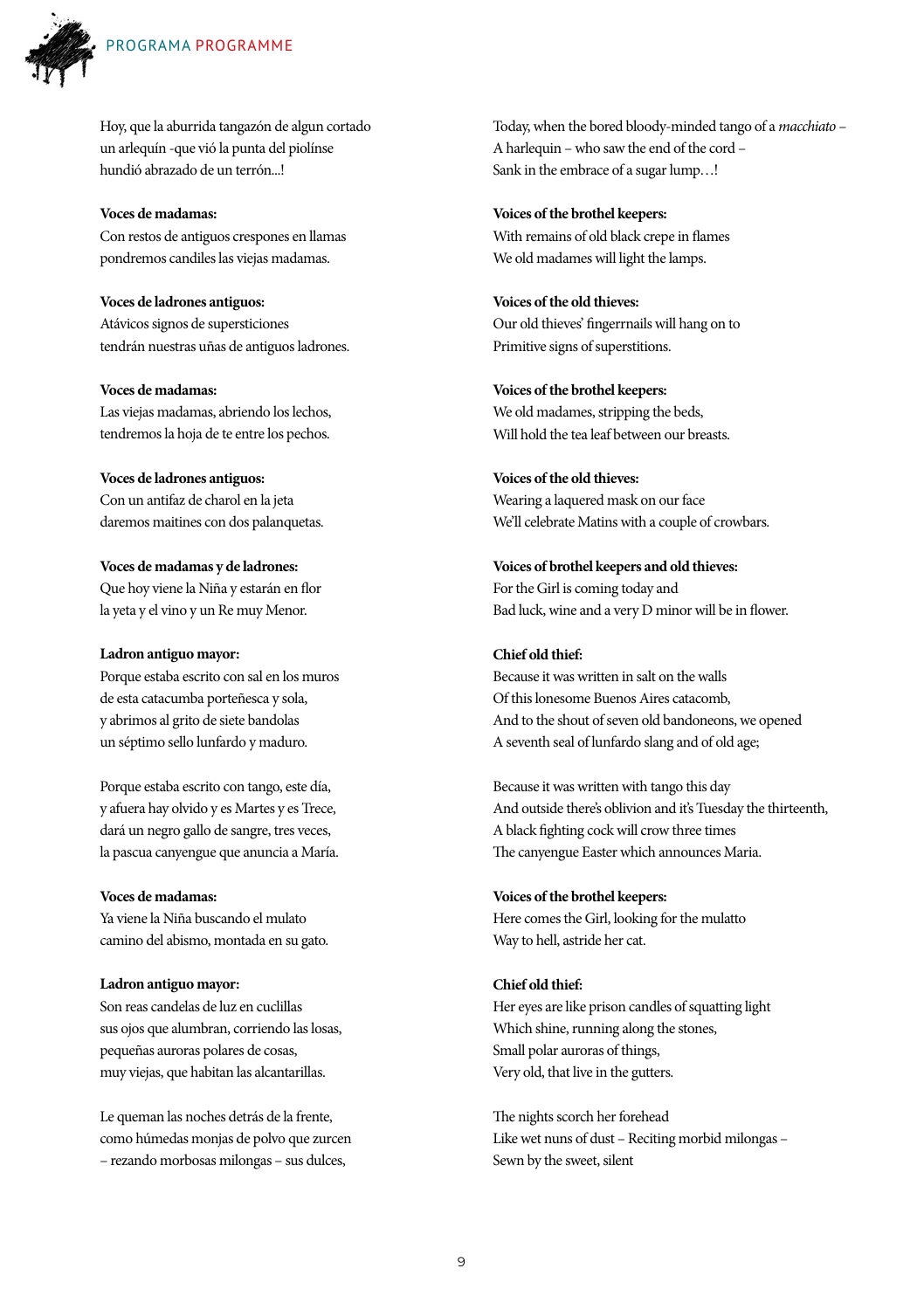calladas y extrañas ojeras calientes.

**Voces de ladrones antiguos:** La Niña ha llegado... La Niña cayó: diremos un cántico en Clave de No!

**Ladron antiguo mayor:** (a María): Desde hoy, para siempre, condeno a tu sombra: Que en pena y robada a la mano de Dios, regrese al asfalto, dramática y sola, y arrastre tus culpas, bien hembra y bien sombra, sangrada por siete navajas de Sol.

**Voces de madamas:** María torcaza, María en el buche, te harán los martirios su sórdido escruche.

**Voces de ladrones antiguos:** María de un peso, María que risa! te trincan los muslos dos manos de tiza...

**Voces de madamas:** María de un whisky, María en las rocas, que gusto – a la vuelta – tendrás en la boca!

**Voces de ladrones antiguos:** María bufosa, María de Amén, y un punto escarlata tendrás en la sien.

### **Ladron antiguo mayor:** Allá va la Sombra de María a su otro infierno... Sólo, queda aquí, la vaina rosa de su cuerpo: tiene todo el mal del mundo, en flor, cabal y abierto

hasta el final; y sin embargo, el corazón se le ha negado a ser peor! **Voces de madamas y de ladrones; a una vez:**

Ladrón Antiguo Mayor: su corazón...está muerto!

### **CUADRO 9: Contramilonga a la funerala por la primera muerte de María**

#### **El Duende:**

María de Buenos Aires murió por primera vez; La enterraron – fué tarde... con sus muecas funerales, un puñal y un cascabel.

Y el alba se atoró con sensación de embolia

And strange hot rings under her eyes.

**Voices of the old thieves:** The Girl has arrived…The Girl has fallen; We shall pray and sing in the Key of No!

**Chief old thief:** (to María): From now and forever, I condemn your shadow; That it may suffer and, stolen from God's hand, return to the asphalt, dramatic, alone, And drag your guilts, as a female and a shadow, Bled by seven knives of sun.

**Voices of the brothel keepers:** Maria dove, Maria, in your stomach You'll undergo the torments of sordid attacks.

**Voices of the old thieves:** One-peso Maria, Maria what a laugh! Two chalky hands grasp your thighs.

**Voices of the brothel keepers:**

Whisky Maria, Maria on the rocks, What a taste in your mouth when you come back round!

**Voices of the old thieves:** Maria the gun, Amen Maria, And you'll have a scarlet mark on your temple.

### **Chief old thief:**

There goes Maria's shadow to her other hell… Here remains, alone, the pink husk of her body; It holds all the pain of the world, in blossom, complete and open To the end; and yet, the heart Has refused to be worse!

**Voices of brothel keepers and old thieves:** Chief old thief! Her heart… is dead!

### **SCENE 9: A black-eyed countermilonga for the first death of Maria**

### **The Duende:**

Maria of Buenos Aires died for the first time They buried her – it was late – with her funeral grimaces, A knife and a bell.

And the sunrise was choked with a feeling of fake embolism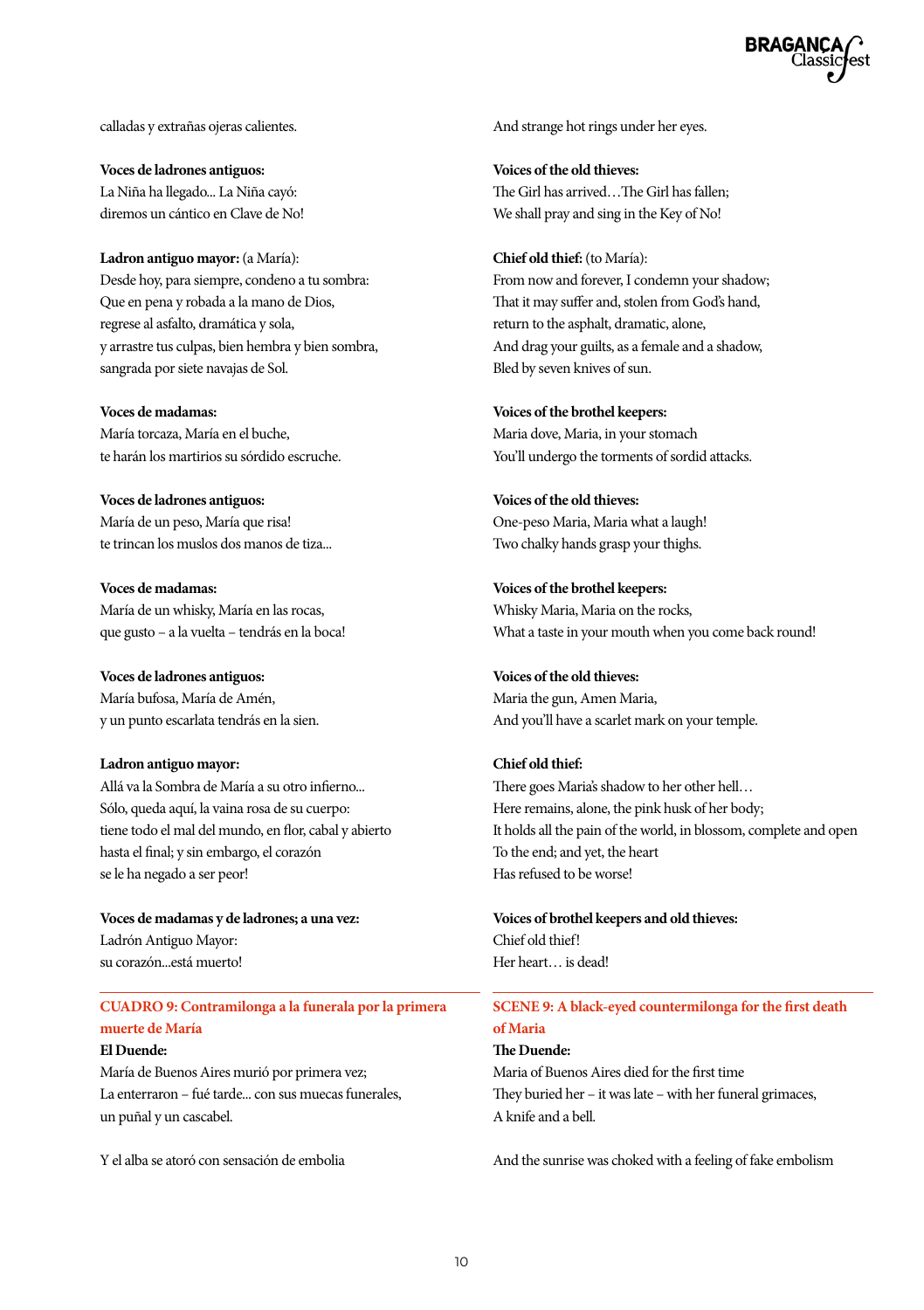

rea, de cuando fué la Niña, arriando el gesto, rumbo a una calle con velones y magnolias ya con las cosas de morir y el frío puestos.

Y en la esquina donde aún tejen las Mamitas con esplín, dos Malenas de relente -que habían muerto muchas vecesle enseñaron a morir.

Misterio allá, misereteando en la maroma de un jingle obsceno en soledad de sacramento, fueron cinchando la cureña de palomas los doce judas de un cristito temulento.

Por las fábricas, las pibas que hacen la noche a telar, le pusieron, a María, un malvón de poliamida y una orquídea de percal

Por el escote, le salía una neblina negra y atada con la cinta sucia y triste que un raro beatle destrenzaba, a la sordina, del luto misterioso de sus twistes.

Se murió tanto la Niña cuando se puso a morir, que era una trágica encinta que, llena de muertecitas, no cesaba de parir!

Que cosa! nuestra María murió por primera vez... La enterraron dos mendigas al doblar de las propinas en la borra de un express.

Pero en su sola catamufa, zurdo antojo de un loco mimo sobrehumano, a contrayumba de dos pequeñas explosiones de los ojos, echó dos lágrimas de rimmel por la tumba...

María de Buenos Aires lloró por primera vez.

When the Girl left, hauling down the gesture, Towards a street with candles and magnolias Wearing the cold and her funeral apparel.

And in the corner where the cabaret toilet attendants Still knit bad-temperedly, Two feminine tangos Who had died many times Taught her to die.

Mystery there, miserere-ing on the tightrope Of an obscene jingle in the solitude of the sacrament, Her dove-covered gun carriage was surrounded by The twelve Judases of a little drunken Christ.

In the factories, the girls That work the looms on the night shift Laid on Maria A plastic geranium And a calico orchid.

From her cleavage rose a mist, Black and tied with the sad dirty ribbon That a strange Beatle undid, on the quiet, From the mysterious mourning of its twists.

The girl died so much When she set herself to dying, That she was a tragic pregnant woman Who, full of little deaths, Never stopped giving birth!

How terrible! Our Maria Died for the first time... She was buried by two beggars To the toll of the clinking tips In the dregs of an espresso.

But in her lonely gloominess, her clumsy craving For a mad superhuman caress, against the contrayumba rhythm Of two small explosions in her eyes, She shed two mascara tears on the tomb...

Maria of Buenos Aires Cried for the first time.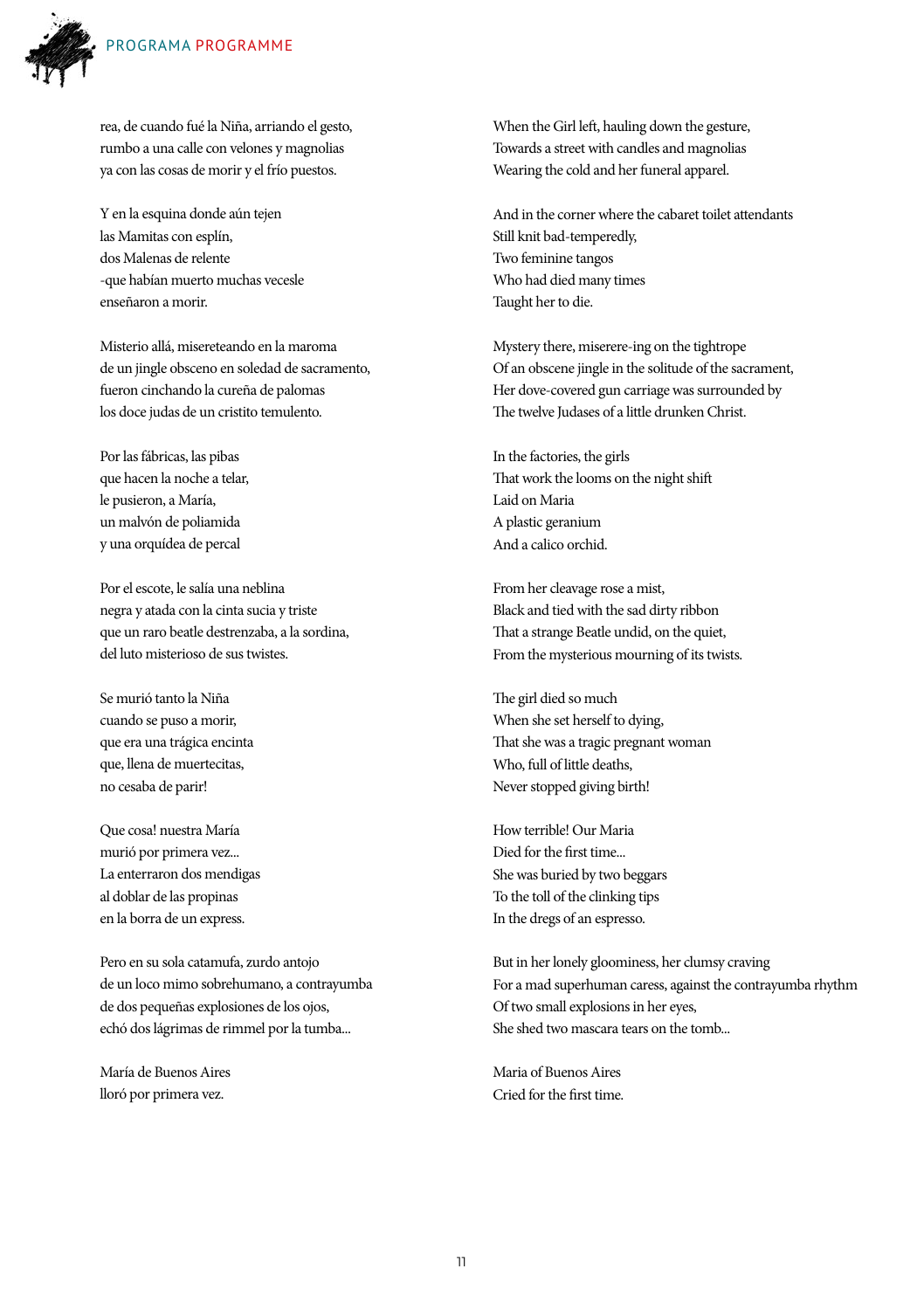### **CUADRO 10: Tangata del alba** (Instrumental)

Ya sepultado el cuerpo de María, comienza el largo via crucis de La Sombra de María. Deambula, perdida, por Buenos Aires.

#### **CUADRO 11: Carta a los árboles y a las chimeneas**

**La sombre de María** (Dicho) Buenos Aires, Abril de Toda Mi Tristeza. Queridos Árboles, amadas Chimeneas que dan la sombra y dan la nube de mi barrio: Mi dolor ha inventado el dolor de otra cruz en la misma raíz;

Todo pasó como sabrán... Que estoy de luto por mi propio recuerdo. En tanto les escribo – con la ternura al hombro y llena de esa sola mala palabra que no sé como se dicesale, otra vez, el Sol para apedrearme el miedo con unas migas de su dulce desayuno, como aquel que tira tres pelotas por veinte contra la cara ensangrentada de la infamia.

Ya la gente fue a vivir; cabe el cielo en un jornal!; loco de azul, a Dios le sobra luz para amasar los pájaros y el pan. Si El, otra vez me cierra el ventanal, hartos de mí, los ojos me darán tres vueltas y se irán bizqueando hasta un guiñol de pólvora y de alcohol.

Ya dirán, en el barrio, después: su recuerdo está grave, otra vez...!

Queridos Árboles y amadas Chimeneas: igual que el humo y que la hoja ya perdidos, oirán mi nombre con la sombra en la muerte viva la vez primera y la vez última que un viento – asma del Sur, gusto de Amén, macho en exilioentre a zapar su Tango Aún por Buenos Aires!

Nada más. No hay adiós: que el adiós nos dolía al principio y no al fín.

Ya en un balcón oloroso a mi voz, ponganle dos lutitos de hollín.

La Sombra de María.

### **SCENE 10: Tangata at Dawn** (Instrumental)

Maria's body already buried, the long Via Crucis of Maria's shadow begins. It wanders, lost, in Buenos Aires.

#### **SCENE 11: A letter to the trees and the chimneys The shadow of Maria:**

Buenos Aires, April of All My Sadness. Dear trees and beloved chimneys That give shade and cloud in my barrio My pain has invented the pain Of another cross in the same root;

It all happened, as you know…that I'm in mourning For my own memory. While I write to you With tenderness on my shoulder and full of that one Foul word that I can't pronounce – The sun rises again to throw stones to my fear With some crumbs of its sweet breakfast, Like the man who throws three balls for twenty cents At the bloodstained face of infamy.

The people have gone to live; There is heaven in a wage!; Rapturous in blue, God has light galore To knead the birds and the bread. If He, again, should shut me out of it, Tired of me, my eyes will turn Three times, and will go Squinting towards a Punch-and-Judy show Of gunpowder and alcohol.

Then they'll say, in the quarter: "Her memory is very sick, again…!"

Dear trees, beloved chimneys; Just like the smoke and the leaf, already lost, You'll hear my name with the living dead shadow The first and the last time a wind – Asthma of the south, taste of Amen, exiled male – Blows in to work the vestiges of Tango around Buenos Aires!

Nothing else. There's no goodbye: because goodbye Hurt at the beginning and not at the end.

And to a terrace that smells of my voice, Add two little marks of mourning in soot.

The shadow of Maria.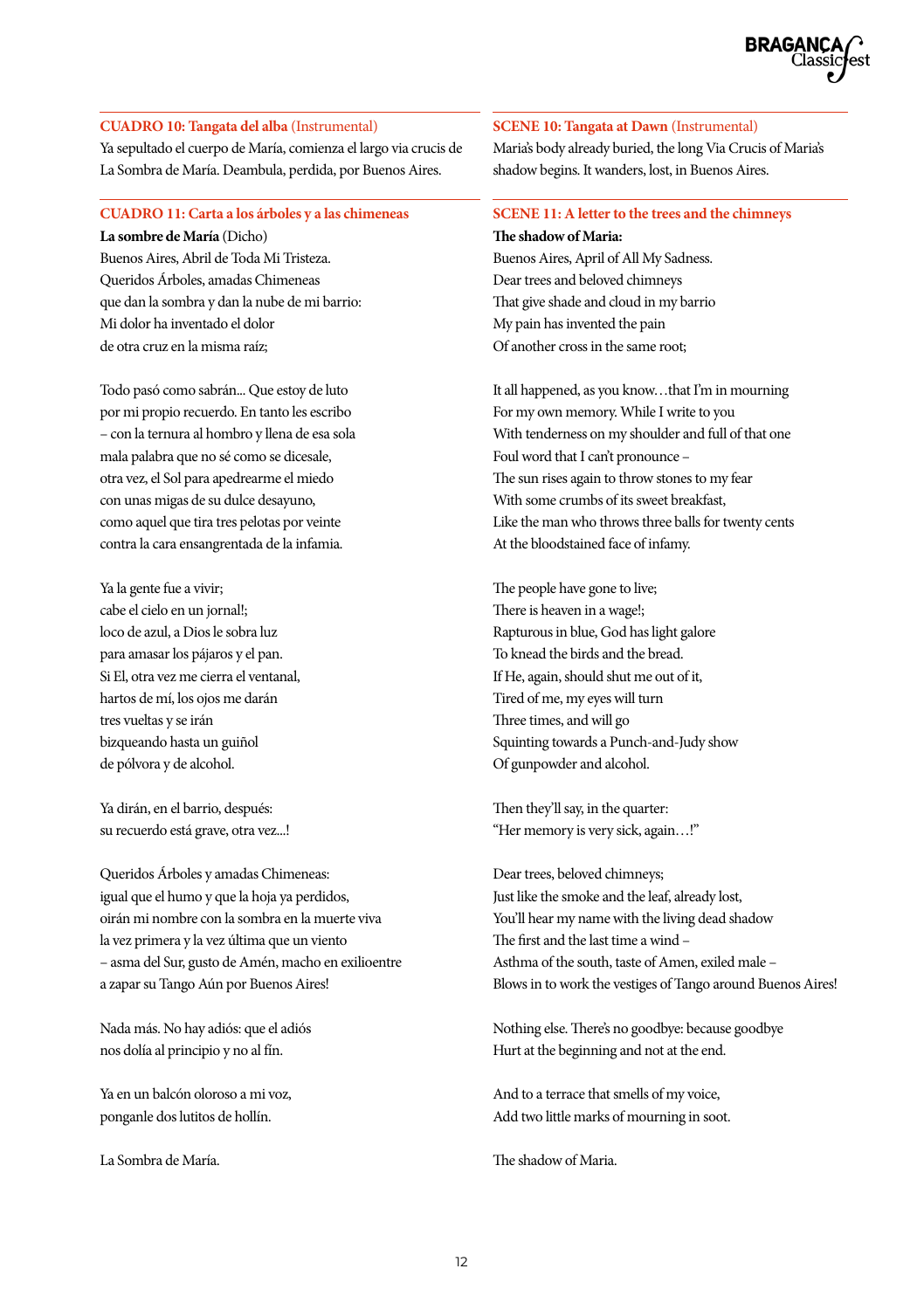

### **CUADRO 12: Aria de los analistas**

**Coro de analistas:** Pasen a ver, caballeros! cosas jamás nunca vistas traeremos los analistas a este circo porteñero!...

... Pasen a ver!: malabares de un bello remordimiento que hace su trágico intento con siete libriums impares!...

**Analista primero:** Buenos Aires, Buenos Aires saca tus sueños al sol, que los sueños tienen picos, rataplán y rataplón!

#### **Coro de analistas:**

Pasen a ver!: que la vida se enredó en la pena floja, y un Yo porque se le antoja traga angustias encendidas!

Aquí está la voltereta de un rencor que, en zapatillas, saca un boom de pesadillas por detrás de la careta!

#### **Analista primero:**

Buenos Aires, Buenos Aires, saca tus sueños al sol, que los sueños tienen filo, ratapleno y rataplón!

#### **Coro de analistas:**

Pasen a ver!: que asomado por el plano sagital, da un doble olvido mortal un gran complejo amaestrado! Pasen a ver!: Adelante! que en la pista y poco a poco va hilando una sombra el copo con culpas de antes de antes!...

**Analista primero:** Buenos Aires, Buenos Aires, saca tus sueños al sol,

#### **SCENE 12: Aria of the psychoanalysts**

**Chorus of psychoanalysts:** Come and see: gentlemen, Things never seen before; We shall bring the paychoanalysts To this Buenos Aires circus!...

Come and see; jugglers Full of a beautiful remorse That makes a tragic attempt With a seven-odd dose of Valium...!

#### **First psychoanalyst:**

Buenos Aires, Buenos Aires Bring out your dreams into the sun, Because dreams have a sharp edge, Rataplin and rataplan.

#### **Chorus of psychoanalysts:**

Come and see! How life Got tangled up with flabby emotion, And how an I, just because it feels like it, Puts up with raging anguish!

Here is the somersault Of a grudge that, wearing slippers, Produces a run of nightmares From behind its mask!

#### **First psychoanalyst:**

Buenos Aires, Buenos Aires Bring out your dreams into the sun, Because dreams have a sharp edge, Ratapleno and rataplon.

#### **Chorus of psychoanalysts:**

Come and see! How leaning out On the sagittal plane, A huge conquered complex Performs a double flip of forgetting! Come and see! Come on in! In the ring, little by little, The shadow spins the ball With guilt feelings from long ago!

#### **First psychoanalyst:**

Buenos Aires, Buenos Aires Bring out your dreams to the sun,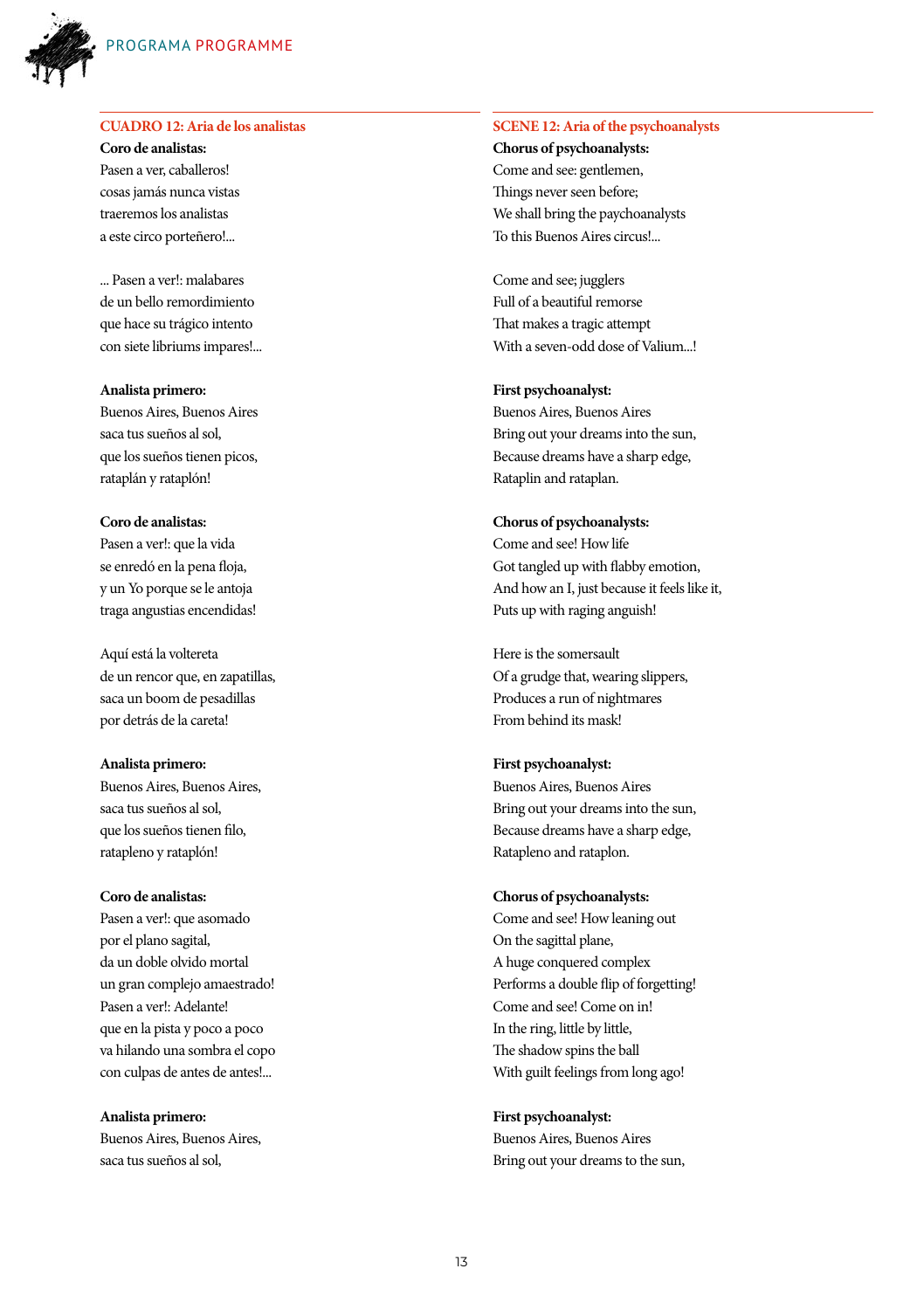que este sueño es de María, rataplín y rataplón!

#### **Coro de analistas:**

Cámara uno: al recuerdo! Cámara dos: a la conciencia! Que pongan un decorado con trapecios de tiniebla, que la niña hará su salto vestida de memoria negra. Y el Analista Primero le pide cuatro piruetas.

#### **Analista primero:**

Cerrá los ojos María, que así en tus ojos cabrán un patio ñato y un canto que en ese patio se oirá.

Es el llanto de tu madre?

#### **La sombra de María:**

No lo siento. Dicen, de ella, que tenía en la cintura una gran sensiblería, como de silla vacía, y que fregaba estrellas sucias para afuera. Pero que nunca lloraba. Eso cuentan los que estaban de ella al tanto.

Fue un Viernes, – y no fue santoy, ya, me lo acuerdo mal.

### **Analista primero:** (Cantando)

Abrí los sueños, María, que así en tus sueños habrá una fragua con dos manos que en esa fragua hacen pan.

(Dicho)

Son las manos de tu padre?

#### **La sombra de María** (Dicho)

No sé. Pero de él se ha recordado que jugaba al pase inglés con dos cortafierros cargados con sangre dura, y que perdía cuantas veces lo quería. Eso juran los que entonces le ganaban con sietes y onces de risa.

Fue un Miércoles de ceniza, y ya me lo acuerdo mal.

This dream is Maria's Rataplin and rataplan.

### **Chorus of psychoanalysts:**

Camera one: memory! Camera two: consciousness! Set up a scene With a trapeze of darkness, The girl will do her jump Dressed in black memory And the First Psychoanalyst Commands her to do four pirouettes.

#### **First psychoanalyst:**

Close your eyes, Maria, So that there's room in your mind's eye For a flat patio and for a song That will be heard on that patio.

Is it your mother's crying?

#### **The shadow of Maria:**

I can't hear it. They say she had around her waist the sentimentality of an empty chair and that she scrubbed dirty stars for others but that she never cried. So say those who knew her.

It was a Friday – and not Good Friday – And I can hardly remember.

#### **First Psychoanalyst:** (sung)

Open up your dreams, Maria So that in your dreams there will be A forge with two hands That in that forge make the bread

(spoken)

Are they your father's hands?

#### **The shadow of Maria (spoken)**

I don't know. But they say of him that he used to play Craps with two chisels loaded with hardened blood, and that he lost as many times as he wished. That's what the winners swore, with their laughing sevens and elevens.

It was on an Ash Wednesday And I can hardly remember.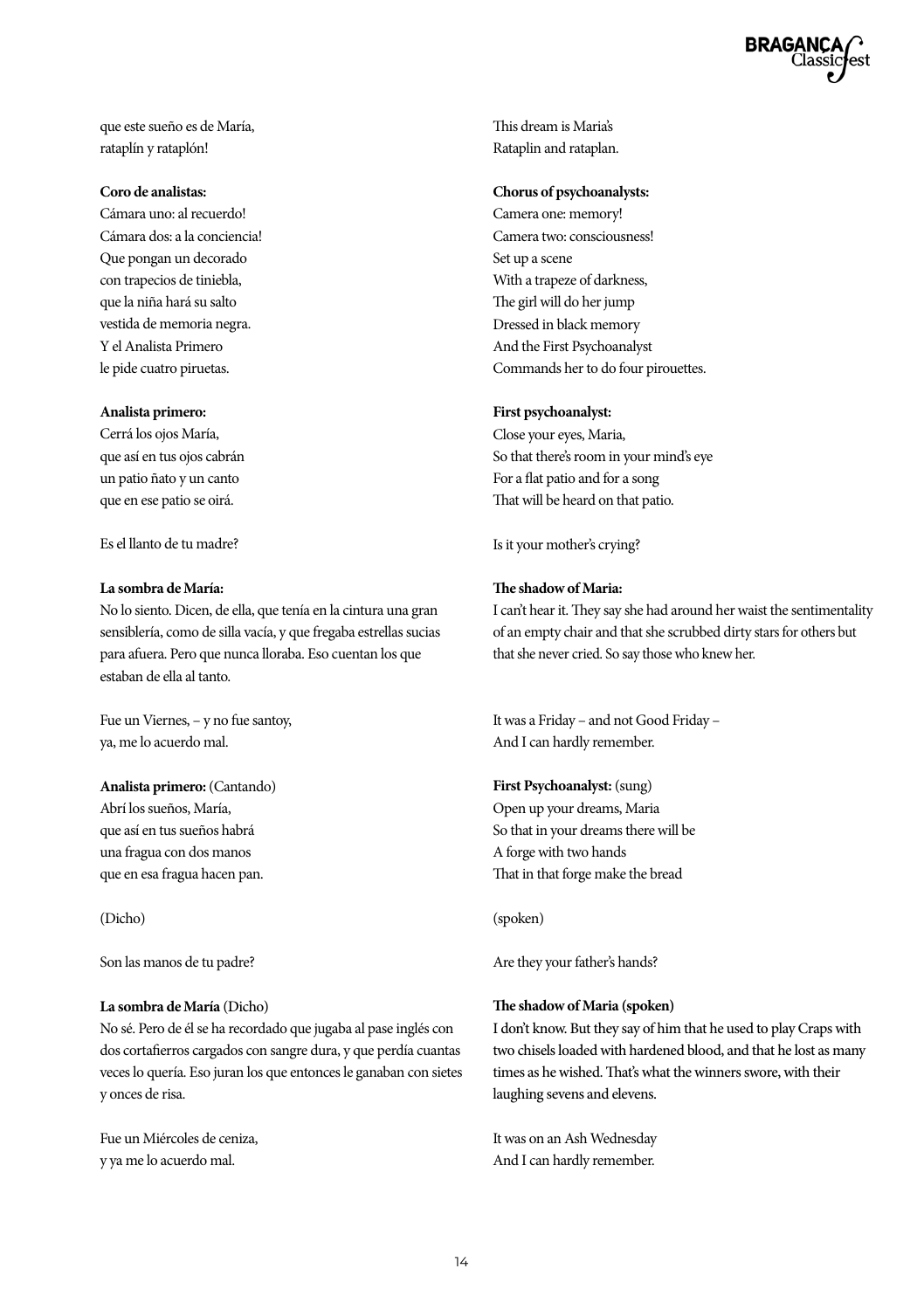

**Analista primero:** (Cantado)

Cerrá tus ojos María que así dos ojos verás, un grito y un beso izquierdo que en este grito se va.

Es ése tu primer beso?

### **La sombra de María**

No sabría. Pero cuentan que en él cabía tanta tristeza como la que hubo en el Jesús que no tuvo para leños y se pintó una cruz en el lomo. Y que, ese beso, otro día, se hizo hacer un pequeño aborto cerezo en cada labio. Eso callan los que saben de ese beso y aún lo gozan.

Yo, entonces, era una rosa; y ya me lo acuerdo mal.

#### **Analista primero:**

Abrí los sueños, María, que así en tus sueños cabrán un whisky y dos golpes rubios que desde el fondo se oirán

Es corazón que llama?

#### **La sombra de María**

Dificilmente. Mi corazón cortado en cuatro, está – dicen – sepeliado en las cuatro troneras de un billar robado. El que ahora llevo puesto se lo compré a una encorazonadora que tenía corazonería de viejo en un paisaje terraja, y vendía corazoncitos tristeros de baraja francesa y de conejo, de tatuaje de Marínero con Péreza, de rima de canción de cuna y de alcaucil. A mi, me puso uno que es de vista y no de lastima, recortado del mandil de un bandoneonista; y con agujita de estaño y de hilo de humo castaño, me lo bordó en el vientre. Dijo que eso era lo que convenía para quien, como yo, soy una sombre María, y ya por sombra – solo sombra – seré sombra y seré virgen para siempre.

Lo dijo mientras cosía y ya me lo acuerdo mal!

**Analista primero:** (Cantado) Cubrí tu pecho, María, con un puñado de sal, que adentro te mira un cero, y el cero te va a llorar!

**First Psychoanalyst:** (sung) Close your eyes, Maria And in two eyes you will see A scream and an odd kiss That runs away in the scream.

Is that your first kiss?

### **The shadow of Maria**

I wouldn't know. But they say that it could hold as much sadness as there was in the Jesus who could not afford the wood and painted a cross on his back. And that this kiss, some other day, had a small cherry abortion on each lip. This is what the people who know about this kiss, and still enjoy it, do not say.

I was then a rose; And I can hardly remember

#### **First Psychoanalyst:**

Open up your dreams, Maria, So that your dreams will then hold A whisky and two blonde blows That will be heard from the back.

Is it your heart that calls?

### **The shadow of Maria**

Hardly. My heart is cut out in four pieces; they say it's buried in the four pockets of a stolen pool table. The one on me now I bought from a heartshop attendant who had a second-hand heart store in a whorish landscape; she sold little saddish hearts of French cards and of rabbits, of tattoos of a lazy sailor, of a lullaby rhyme and of artichoke. She laid on me one just for appearances and which is alright, cut out of a bandoneon player's apron; and with a little tin needle and some brown smoke thread, she embroidered it on my belly. She said that was the right thing for someone who, like myself, is a shadow Maria; as a shadow – just a shadow – I'll be a shadow and a virgin forever.

She said so while she sewed And I can hardly remember!

**First Psychoanalyst:** (sung) Cover your breast, Maria, With a handful of salt, Because inside a zero is looking at you And the zero will cry for you!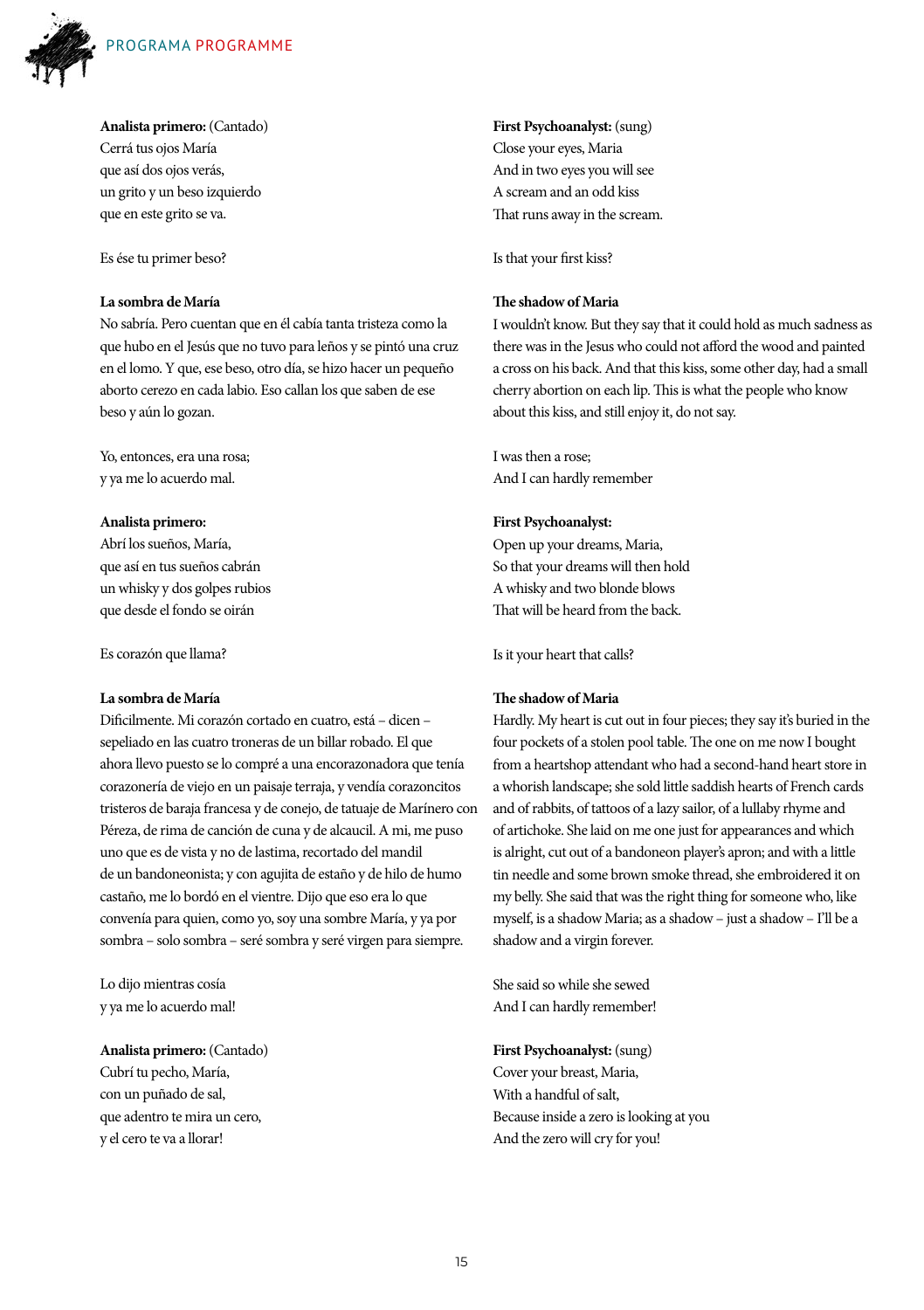**La sombra de María** (Cantado) Del numeroso gris de anteayer ya no me acuerdo más que de aquel misterio cruel que me gritó: Nacé! y cuando entre a vivir, se sonrió... Y al fin al verme así, tan última y tan yo, mordiéndose, gritó: Morí!...

### **CUADRO 13: Romanza del duende poeta y curda**

#### **El Duende:**

Aquí, en este mágico bar talismanero se sabe casi todo!... lo cuentan, de escolaso las sotas y los reyes, ventrílocuos cabreros de cosas que el Destino fermenta entre los mazos.

Aquí, pegado al ñato revés de cada vaso nos mira el ojo quieto y abierto de locura, que algún Discepolín que quiso verle los pasos al diablo, cosió con un hilito de amargura.

#### **Voces de tres marionetas borrachas de cosas:**

Desde que esta copa que el Duende, por triste, se está fajando, tres Marionetas Borrachas de Cosas, lo campaneamos.

#### **El Duende:**

Aquí, donde mañana sabe a antaño, buscando a Dios yo ví, de escalofrío, que estaba en lo que quiero y en lo que extraño, cortado a esa sazón, como el tamaño del grano da el tamaño del estío.

Aquí, en cada botella, cabe un río; y al fondo de ese río hay otro estaño; y, en curda, en ese estaño, un verso mío, y, en el, la plata triste de otro río que me hizo Duende, me hizo... hace mil años!

#### **Voces de tres marionetas borrachas de cosas:**

Al Duende – que en la operita venía el cuento contandose le ha perdido una sombra y, en curda, la va llamando.

#### **The shadow of Maria** (spoken)

Of the endless greys of yore I can only remember The one cruel mystery that cried: "Be born!" And when I came to live It smiled… And when finally it saw me like this, So definite and so myself, It bit itself and cried: "Drop dead!"

### **SCENE 13: Romance of the Drunken Poet Duende**

#### **The Duende:**

Here, in this magical, lucky bar, Almost all is known!... It's told in a gambling game By the jacks and kings, gangster ventriloquists Of things that Fate brews up between the card decks.

Right here, stuck to the flat bottom of each glass We're watched by the quiet open eye of madness, That some poet who wanted to see The devil's footsteps, sewed with a fine thread of bitterness.

#### **Voices of the three marionettes drunk on things:**

From this glass from which the Duende, Is gloomily gulping, we Three marionettes drunk on things Are watching him.

#### **The Duende:**

Here, where tomorrow tastes of the past, Looking for God, I saw, in the space of a shiver, That he was in what I love and in what I miss, Cut to a certain measure, as the size Of the grain gives the size of the summer.

Here in each bottle there's room for a river; And at the bottom of this river there's another bar; And drunk, in this bar, one of my poems, And in it, the sad silver of another river That made me a Duende, made me….a thousand years ago!

### **Voices of the three marionettes drunk on things:**

The Duende – who in the little opera Came telling the tale – Has lost a shadow And, drunk, keeps calling it.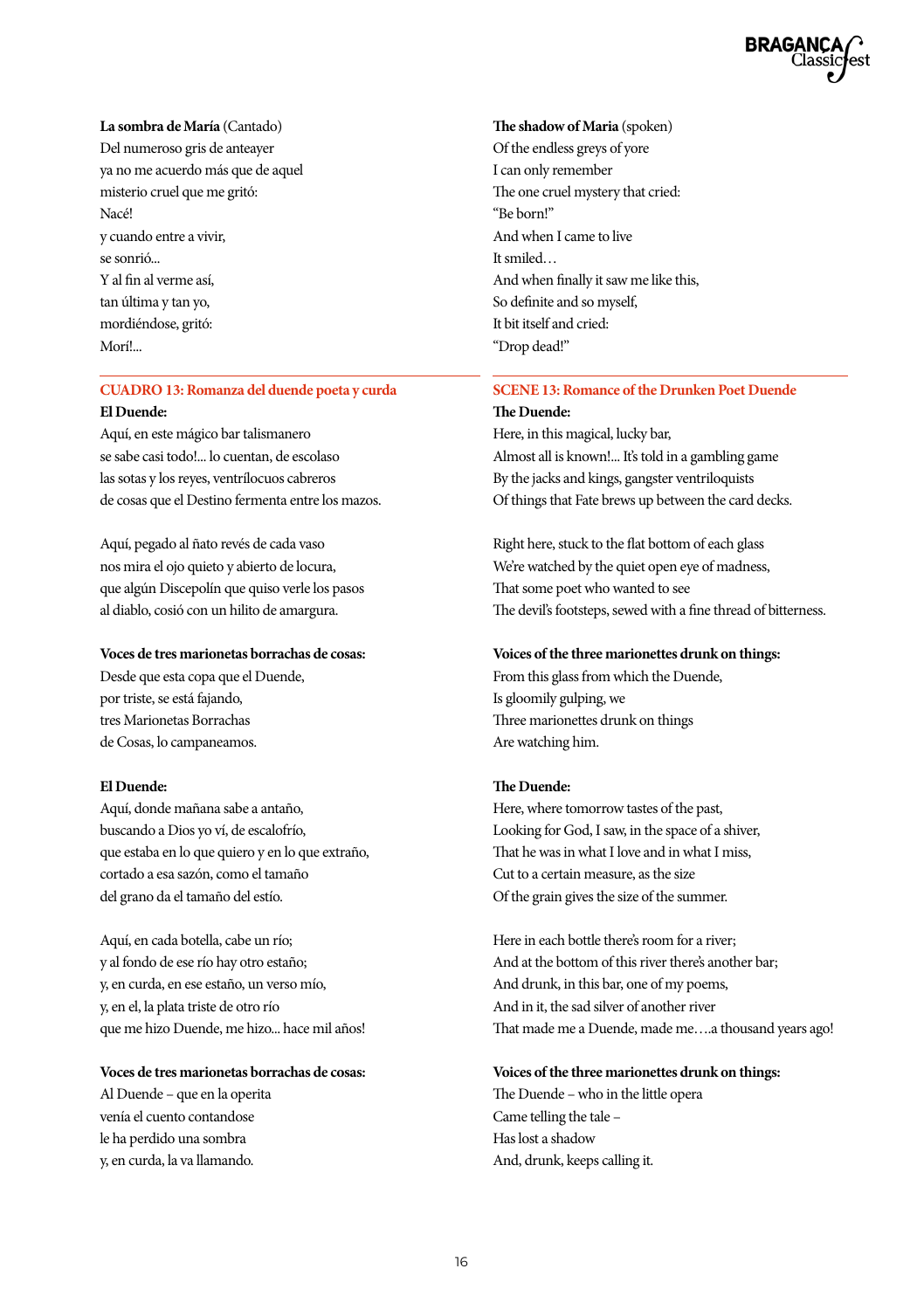

### **El Duende:**

De mí, jugado a vos, te mando este retazo de tango con ojeras, que allá en tu pena entero, removerá en la amarga ceniza de tus pasos la bronca enamorada de un canto compañero.

De mí, y a donde me oigas, irán hasta tu cero, dos lucas de rubionas, yironas y Melatos, a echar sobre tu sombra un fato de luceros. (Los huesos de Olivari conocen de este fato!).

#### **Voces de tres marionetas borrachas de cosas:**

Pobre Duende! Anda por esa sombrita, desesperado: y nos pide a los compinches que a ella llevemos su llanto.

#### **El Duende:**

De mí, y en donde estés, con una fuerza de locos, como un himno estrafalario, tan hondo sonará el concierto mersa que un viejo ciego, a vos, te hará en la terza morena de su reo estradivario.

De mí, y en donde estés, pondré un plenario de dulces duendecitos que retuerza la niebla de tu piel; y un tabernario rumor de nazarenos carcelarios dirá tu Anunciación en parla inversa.

#### **Voces de tres marionetas borrachas de cosas:**

Iremos todos, Don Duende, los puntos de este curdato a llevarle a la Pequeña de parte suya, un milagro.

### **El Duende:**

Y así que vos renazcas, sabras qué trampa tienen la yerba en su barrica, y el cielo del agujero que mira del zapato; la lluvia que no viene y un sorbo de esa lluvia, y el tiempo en su tiempero...

¡Y así María! ¡Así, María! ¡Asi! por cada quiero Y nueve lunas locas y en celo de tu infarto de luz, te harán – en torno – los guiños sensibleros de un baile amanecido de risas y de partos...

#### **The Duende:**

From me, betting on you, I send you this scrap Of tango, with bags under its eyes, that in your full pain Will call up again the loving anger of a friendly song In the bitter ashes of your footsteps.

From me, and wherever you hear me, Two thousand blondes, street walkers and pimps will walk To your nothingness to cast a job lot of stars upon your shadow. (*Olivari'*s bones know all about this business!)

### **Voices of the three marionettes drunk on things:**

Poor Duende! He's looking for that Little shadow, desperate, And asks us, his friends, To take his grieving to her.

### **The Duende:**

From me, and wherever you are, with a strength born of madness And like an eccentric hymn which will resonate deeply, an old blind man will play a low-life concert for you on the third string of his dodgy Stradivarius

From me, and wherever you are, I'll set up a meeting Of sweet little Duendes who can twist The haze of your skin; and a drunken Buzz of jailed penitents Will recite your Annunciation in backwards slang.

#### **Voices of the three marionettes drunk on things:**

We will all go, Master Duende, The punters of this drinking club, To take the wee girl A miracle on your behalf

#### **The Duende:**

And as soon as you're reborn, you'll know what tricks there are in The maté in its gourd, the sky from the hole Which gazes up from a shoe, the rain that doesn't arrive And a sip of that rain, and time in its time-pot…

And so, Maria! So, Maria! So! For every love And nine crazy moons on heat from your stroke the amorous winks of an all night long dance of laughter and childbirth will make you – all round – of light.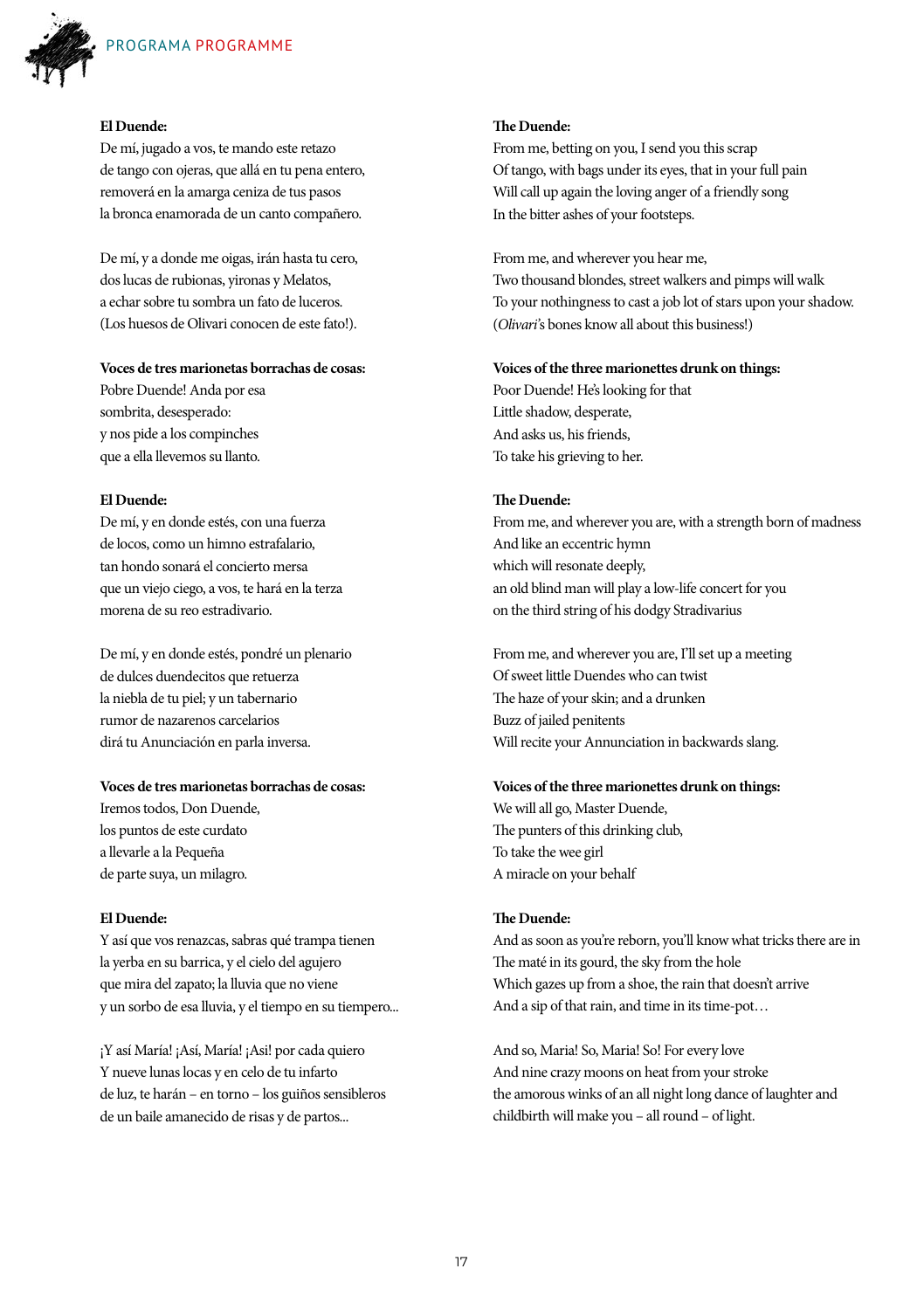### **Voces de tres marionetas borrachas de cosas:**

Ya vamos, Sombra María, con el Diciembre y los cantos que está amasándote El Duende con el polen de este estaño.

### **El Duende:**

Y así, por un silencio de corchea, vendrá -por fin- tu día: un alazano Domingo, que te hará con las más feas hojitas de un laurel de olor, la rea y angélica belleza de sus ramos.

Tu día, nacerá del meridiano cachuzo del umbral endonde hornea su misa, algún poeta a contramano. Así sea, querida, de cristiano. Así, de tuyo y nuestro... Que sea así!

### **CUADRO 14: Alegro Tangabile** (instrumental)

Las tres Marionetas Borrachas de Cosas salen junto con sus compinches del mágico bar para llevarle de parte del Duende a la Sombra de María el milagro de la fecundidad. Una sinfonía de marionetas, angelitos de barro cocido, chaplines, murguistas, discepolines gana enloquecida la calle de Buenos Aires, buscando el germen de un hijo para la Sombra de María.

### **CUADRO 15: Milonga de la anunciación**

**La Sombra de María:** Tres marionetas -chuecas y locasque una violeta en la boca me hincaron ayer, con un cuchillo en los dientes, por el revés de mis caderas tordillas, zurciendo van un gran remiendo en flor de hinojo y de sisal Ay!...

Flaco y en banda – tan cadenero! – me anda un Jesús chapalenado, de cuarta, en la voz, un canyenguito sobón con un compás de punto cruz; y un dulce barro torcaz de Cruz del Sur que hoy me ha puesto a temblar.

Y un angelito

### **Voices of the three marionettes drunk on things:**

Here we come, Shadow Maria, With December and the songs That the Duende is kneading for you With the pollen of this bar.

### **The Duende:**

And thus, in a quaver's silence Your day will finally come. A chestnut Sunday will make for you, with the ugliest Leaves of a perfumed laurel, the rambling, Angelic beauty of its branches.

Your day will be born from a worn-out meridian Of the threshold where a poet Bakes his mass back to front. So be it, my dear, in good faith, So be it, yours and ours… So be it!

### **SCENE 14: Allegro Tangabile** (instrumental)

The three Marionettes drunk on things, along with their friends, leave the magical bar and take to the Shadow of Maria, on behalf of the Duende, the miracle of fertility. A symphony of marionettes, clay angels, Chaplins, street musicians and Discepolíns (poets) run amok in the streets of Buenos Aires, looking for the seed of a child for the Shadow of Maria.

### **SCENE 15: Milonga of the Annunciation**

**The shadow of Maria:** Three marionettes – Bow-legged and mad – Who thrust a violet into my mouth yesterday With a knife in their teeth, along the back of my grey hips go sewing A big patch of fennel and sisal flowers Ay!...

Skinny and lost – Dragging his chains – A tawdry Jesus is going along splashing; in his voice There's a little lazy canyengue tango With a beat Of cross stitch; And a sweet clay mud Of the Southern Cross That today has got me trembling.

### And a terracotta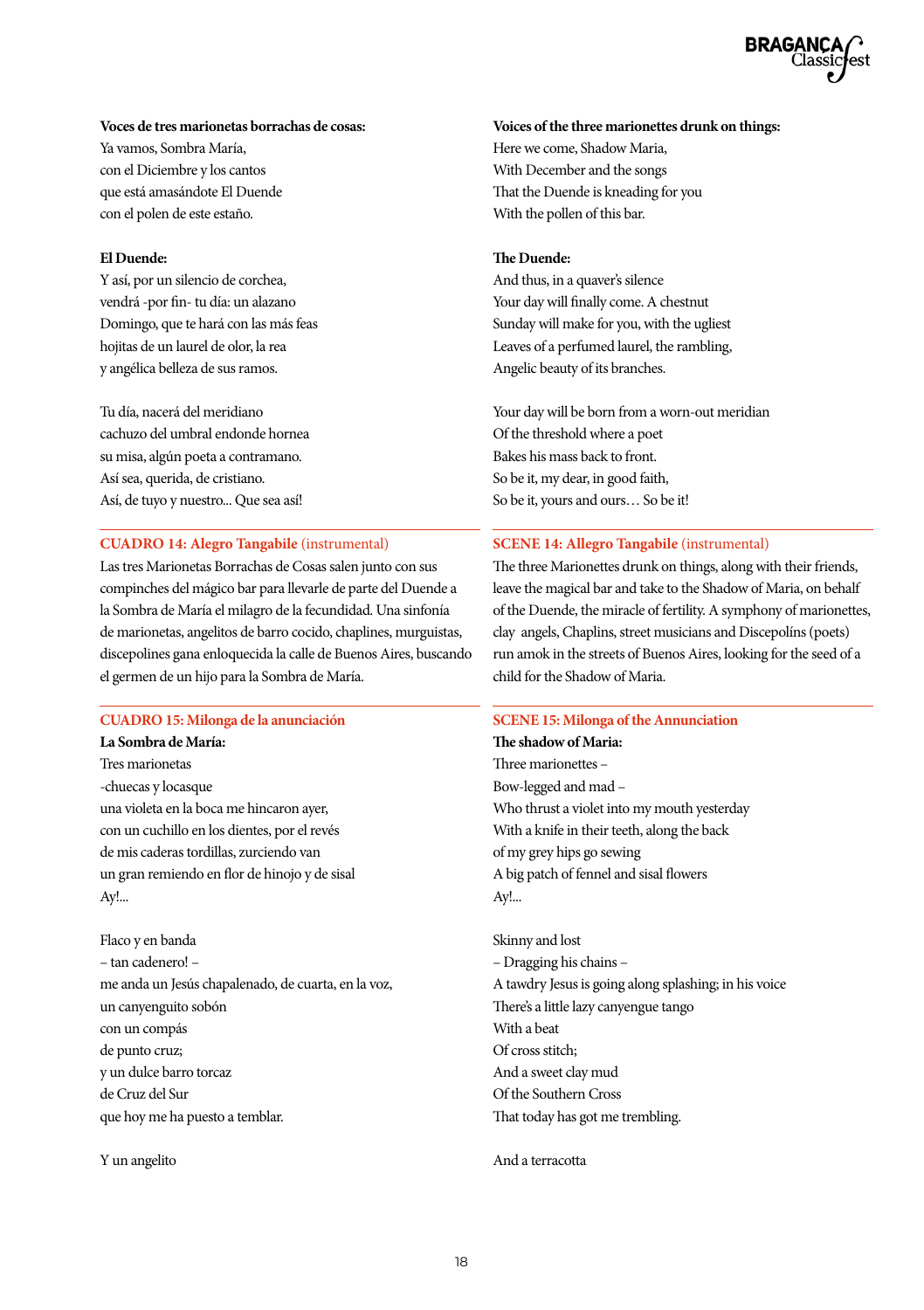

## PROGRAMA PROGRAMME

#### de terracota,

tuerto del grito en la rota viudez de un pretil, mascando un salmo en sanata, con un jazmín me ató un solcito de leche sobre el sutién, qué dos espasmos de luz tengo atrás de la piel!

#### Dale María!

Si nueve llantos son todo el pardo misterio que habia que ver, ¡qué loco intento de espiga que vas a hacer!, ¡qué dura rama celeste te va a crujir! Dale que está al venir! Dale que duele bien! Ay!

Tengo atorada tanta ternura que de una sola ternura a Dios puedo parir! Y se es que nadie ya quiere de mí nacer, en el rebozo robado de algun Chaplin, entre mis brazos daré de mamar a un botín!

### **CUADRO 16: Tangus Dei**

**Una Voz de Ese Domingo:** Hoy es Domingo, y al día los sacan del Domingario una novia sin Domingo y el penúltimo borracho.

#### **El Duende:**

Hoy es Domingo: Laurel con leche. Desde el badajo de su cuchara da un capuchino tres campanadas: trás los misales, pican motetes las derrotadas y alegres nalgas de las matronas: Laurel con ajo.

#### **Una Voz de Ese Domingo:**

Hoy es Domingo, y las brujas espiran, porque asomados del tuco les tiran soles los chicos y los payasos.

#### **El Duende:**

Hoy es Domingo, laurel con fiaca. Domingamente rueda un bostezo. Y, en el bostezo, dan las muchachas la buena nueva del buen mal paso que arde en la hilacha pródiga y tensa de sus

#### Angel,

Injured in the scream of the broken loneliness of a railing, Mumbling an unintelligible psalm, tied a little sun of milk on my bra along with a jasmine flower, So that I have two spasms of light beneath my skin!

Come on, Maria! If nine sobs Are all the dark mystery there was to see, What a mad attempt at fruition you will make! What a hard bluish branch will rustle for you! Come on, it's about to come! Come on, it really hurts in the right way! Ay!...

#### I've got stuck

There's so much tenderness That with only one bit of tenderness I can give birth to God! And if nobody wants to be born from me, Wrapped in the stolen cape of a Charlie Chaplin, Between my arms I shall Breast-feed a boot!

### **SCENE 16: Tangus Dei**

**A voice of that Sunday:** Today is Sunday, and the day Is taken out of its Sunday corner By a bride without a Sunday And by the last drunkard but one.

#### **The Duende:**

Today is Sunday; Laurel with milk. From the clapper Of its teaspoon, a capuccino rings three peals Behind the missals, the worn-out but exultant Midwives' bottoms grind motets. Laurel with garlic.

#### **A voice of that Sunday:**

Today is Sunday, and the witches Go away, because peeping Out of the tuco sauce Children and clowns throw suns at them.

### **The Duende:**

Today is Sunday; Laurel with laziness. Sunday-like, A yawn rolls by. And in the yawn, the girls give The good news of the good irrevocable step which Burns in the taut and extravagant thread of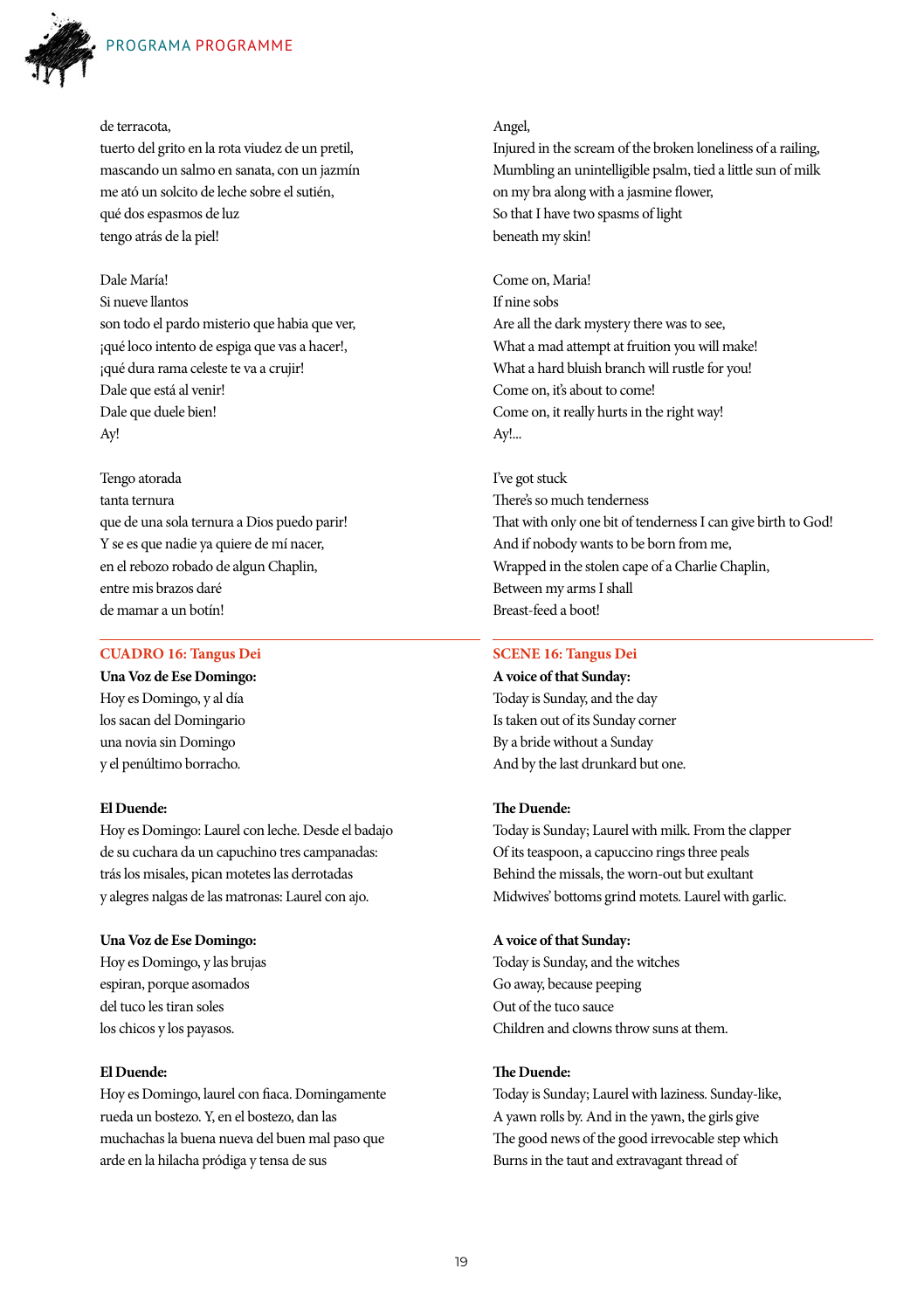bluyines: Laurel caliente.

#### **Una Voz de Ese Domingo:**

Hoy es Domingo; y un coro de mil domingos muchachos desde el orsai dice un viejo romance en cuatro dos cuatro.

#### **Voces de las amasadoras de talarines:**

A las amasadoras de tallarines algo nos pasa: Por qué es que se nos retiemblan las manos duras entre la masa?

### **Voces de tres albañiles magos:**

Que gusto le han mezclado los copetines, que tienen una patota de estrellitas, en donde estaban las aceitunas?

#### **Una Voz de Ese Domingo:**

Hoy es Domingo y atorran hasta los séptimos tangos; será, sin embargo el día del más antiguo trabajo.

#### **El Duende:**

Hoy es Domingo: Laurel y azares. Qué Buenos Aires le echó los naipes a este Domingo que así, en la altura pampero arriba, tres profetitas locos laburan juntando ramos de un nuevo aroma: Laurel del aire?

#### **Una Voz de Ese Domingo:**

Hoy es Domingo y me han dicho que hasta el muñeco de trapo que cuelga en los colectivos viene a lo alto mirando.

#### **El Duende:**

Hoy es Domingo: Laurel servido. Qué extraña siembra dió este Domingo, que allá en lo alto de un piso treinta, sola en la sola cal de un andamio, reparturienta de nueve asombros, hierve una sombra: Laurel con hembra!

#### **Una Voz de Ese Domingo:**

Hoy es Domingo; y a punta de diente, como peleando allá esa sombra por dentro sus lutos se esta lavando.

Their blue jeans; hot laurel.

#### **A voice of that Sunday:**

Today is Sunday, and a choir Of a thousand boy Sundays from the offside tells an old story in four-two-four formation.

### **Voices of the spaghetti kneaders:**

Something is strange is happening to us, the spaghetti kneaders; Why are our tough hands trembling inside the dough?

#### **Voices of the three magi-masons:**

What have they put in the drinks that There's a crowd of little stars where the olives used to be?

#### **A voice of that Sunday:**

Today is Sunday, and even The seventh tangos sleep; It will, however, be the day For the oldest trade.

### **The Duende:**

Today is Sunday; Laurel and chance. What "buenos aires" Dealt the cards to this Sunday so that up high, Above the Pampas winds, three little mad prophets toil Gathering bunches of a new aroma; Laurel and air?

#### **A voice of that Sunday:**

Today is Sunday; and it is said That even the rag doll That hangs in the buses Is gazing upwards.

### **The Duende:**

Today is Sunday; laurel served up. What strange seed This Sunday strewed - because high up there on the thirtieth floor, Alone amongst the whitewash of a scaffolding, rebirth Of nine surprises, a shadow seethes; Laurel with woman!

#### **A voice of that Sunday:**

Today is Sunday; and using Her teeth, as if fighting, This shadow is washing The inside of her mourning.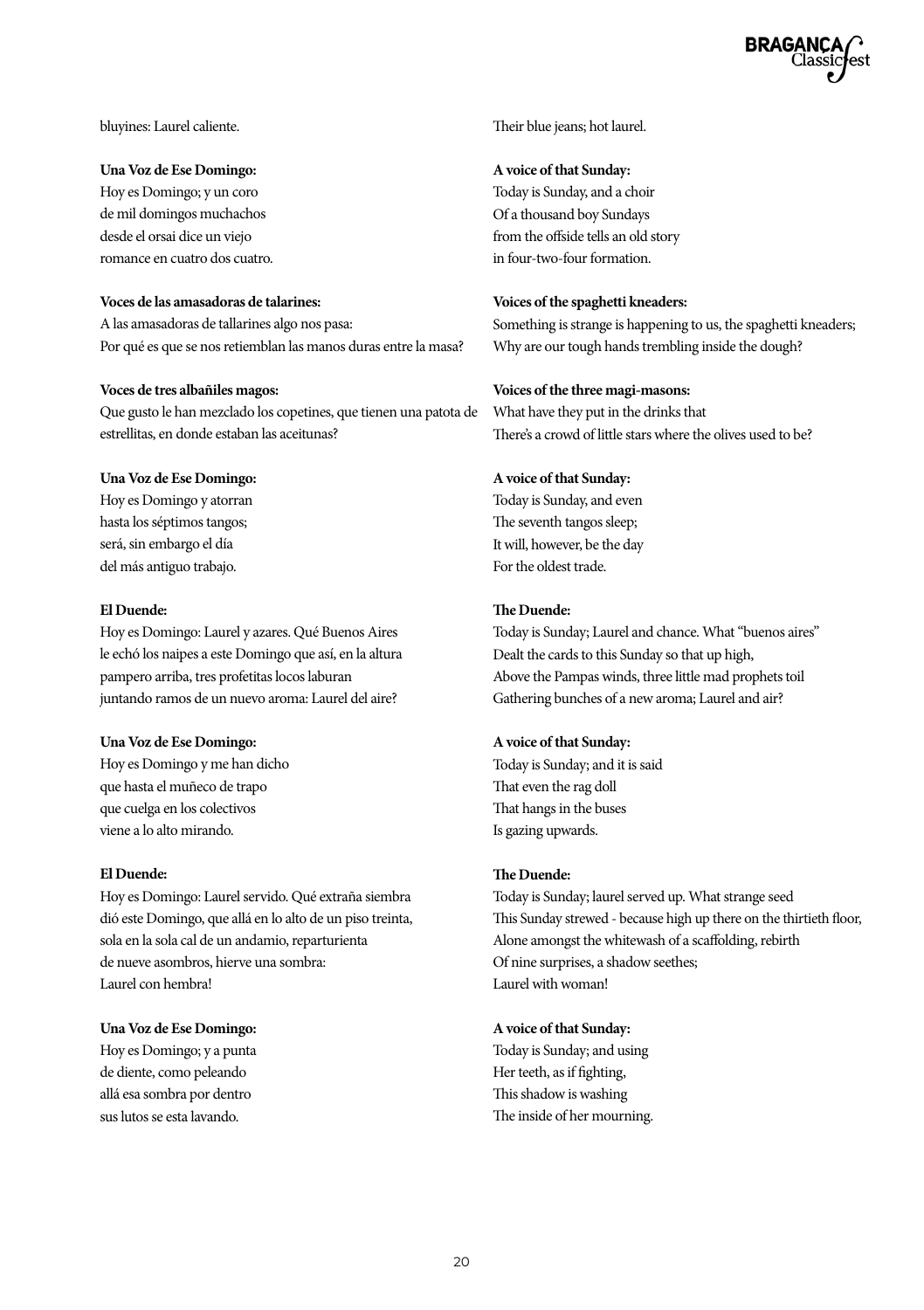

**Voces de las amasadoras de talarines:** Se le abisma la cintura la cincha de un nudo zaino.

**Voces de tres albañiles magos:** Y la marca de sus uñas se ve en el cemento armado.

**El Duende:** Cuánta cosa, uno por uno, le retoña los ovarios fecundos de mil dolores en seducción de sopapo.

Si parece que tuviera hasta el nombre embarazado! Que retemblor le sacude la entraña, como si echando

Setenta reencarnaciones de un jesusito nonato, se arrancara del los huesos del vientre, setenta clavos...

(La sombra de María, comienza a cantar un villancico a los lejos.)

Dos angelotes parteros la trincan de bruces, cuando le dan de forceps los fierros del pesebre hormigonado.

Como alumbra para adentro! Qué luz le chaira en el tallo! Qué clara lastimadura – cruza de muerte y de orgasmole enciende por la cadera como un canyengue de astros. Fuerza María: que nace y nace, naciendo tanto, que te pare hasta el olvido, y te empuja entre las manos y en la raíz y en la rabia y te renace a pedazos,

por las puntas de otras trenzas, por las grietas de los labios, por el gesto, y por las ganas de nacerte hasta el cansancio!

**Voices of the spaghetti kneaders:** In the abyss of her waist The girdle of a dark knot.

**Voices of the three magi-masons:** And the scratch of her nails Is seen in the reinforced concrete.

**The Duende:** So many things, one by one, Burgeon from her ovaries Fertile with a thousand pains Seduced with slaps.

It seems that even her name Is pregnant! What trembling shakes Her entrails, as if by delivering

Seventy reincarnations Of an unborn little Jesus, She was drawing seventy nails out of the bones of her womb

(The shadow of Maria starts singing a Chrsitmas carol from afar.)

Two midwife angels Hold her face down when They use the iron forceps Of the concrete crib.

The light it sheds inside! What a sharp light is shed on her stalk! What a clear wound, Half way between orgasm and death – Lights up on her hips Like a canyengue of stars, Come on, Maria! It's being born, And born, and it's being born so much That it takes you to oblivion And it pushes you into its hands And in its root and in its rage, makes you be born again in bits.

In the tips of other plaits In the cracks of those lips, In the gesture and the will Of bringing forth to the point of exhaustion!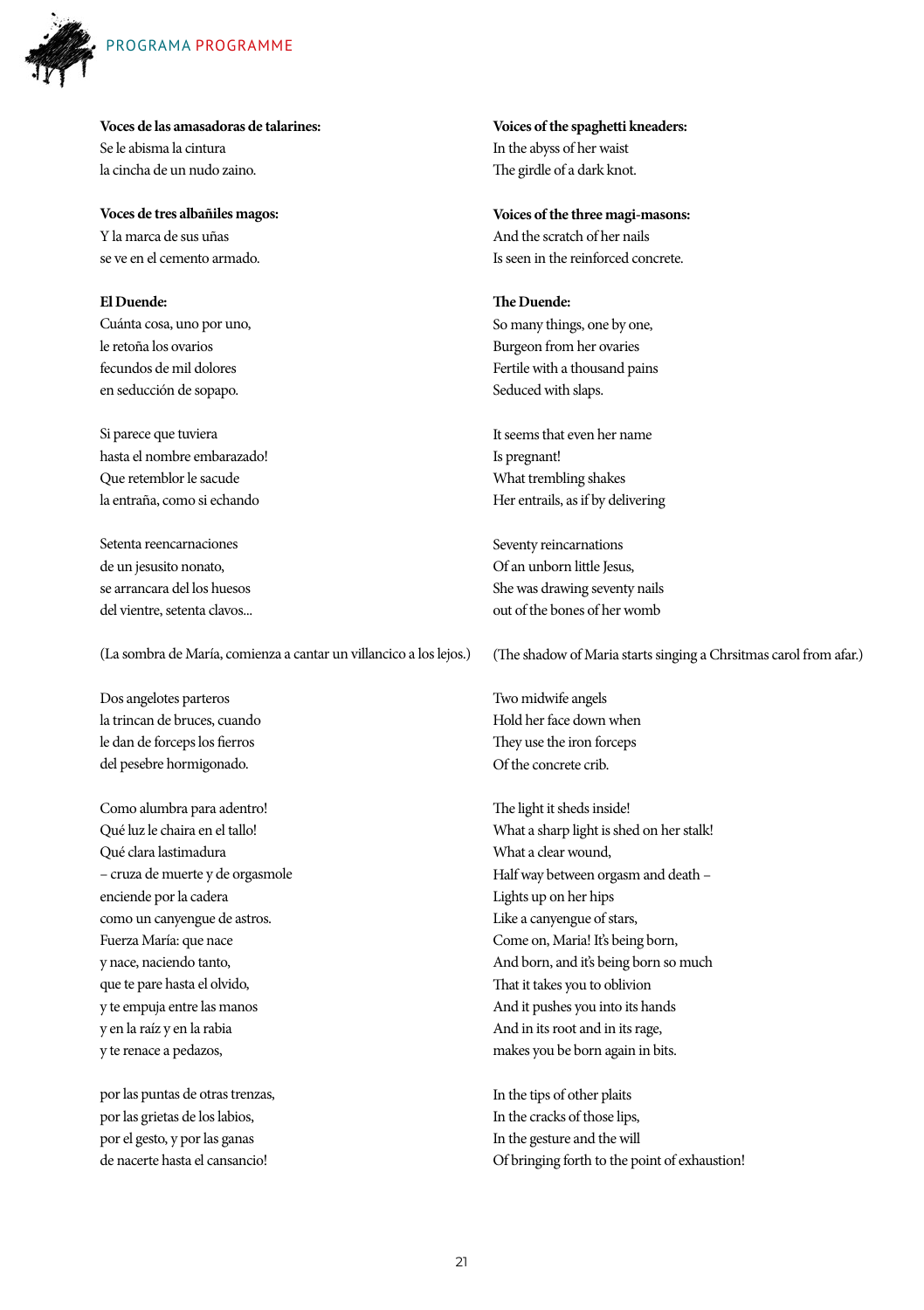

Cuánta Navidad tenías atragantada en lo años!! qué zafra brava, María, zafra de partos, tu parto...

**Voces de las amasadoras de talarines:** A quién recien ha nacido nada le sobra y no tiene cuna.

**Voces de tres albañiles magos:** Su padre que es un carpintero de obra ha de hacerle una.

**Una Voz de Ese Domingo:** Desde lo alto del Domingo los Tres Albañiles Magos, en la arena de esa cuna un guiño rosa han dejado.

**Voces de tres albañiles magos:** Porque es que los angelitos todos llorando a encurdarse han ido?

**Voces de las amasadoras de talarines:** Porque ese niño no es niño, Jesus! Que es niña: niña ha nacido!

**Una Voz de Ese Domingo:** La Niña tuvo otra niña que es ella misma y no es tanto. Quieren final y principio ser gotas del mismo llanto.

**Voces de los espectadores:** Por Dios!: Los espectadores también queremos saber, si la letras de este tango ya ha sido o esta por ser.

**Una Voz de Ese Domingo:** En los ojos de la niña el tiempo está bien robado: por ayer y por mañana María la han bautizado.

#### **El Duende:**

Pero aquellos hombres, los rudos maestros de mi tristería, que saben del mudo arremango que cabe a ese nombre, cuando hay pena llena sobre el aire overo de las curderias, lo nombran, apenas, ladrando a su recuerdo la sombra de los tangos que ya

How much Christmas you had Choking you up for years! What a splendid harvest, Maria, Harvest of childbirth, your childbirth.

**Voices of the spaghetti kneaders:** Nothing is too much for the newly born, Who has no crib.

**Voices of the three magi-masons:** The father, who is a carpenter, Will make a crib for the child.

#### **A voice of that Sunday:**

From on top of that Sunday The three magi-masons Have left a pink wink On the sand of the crib.

**Voices of the three magi-masons:** Why is it that little angels, all of them crying, Have gone off drinking?

**Voices of the spaghetti kneaders:** Because that child is not a boy, Jesus! It's a Girl! A girl is born!

#### **A voice of that Sunday:**

The girl had another girl Who is her and yet not so. They want, finally and initially, To be tears of the same sob.

#### **Voices of the spectators:**

Good God! The spectators also want to know If the words of this tango have been or are about to be.

#### **A voice of that Sunday:**

In the eyes of the girl Time's been stolen; Yesterday and tomorrow She has been christened Maria.

### **The Duende:**

But those men, the rough masters of my sadness, who know about the quiet confidence which that name evokes, and have come back – as they do – so slowly, so solemnly, from all our mysteries, when full grief falls upon the thick fug of the bars –